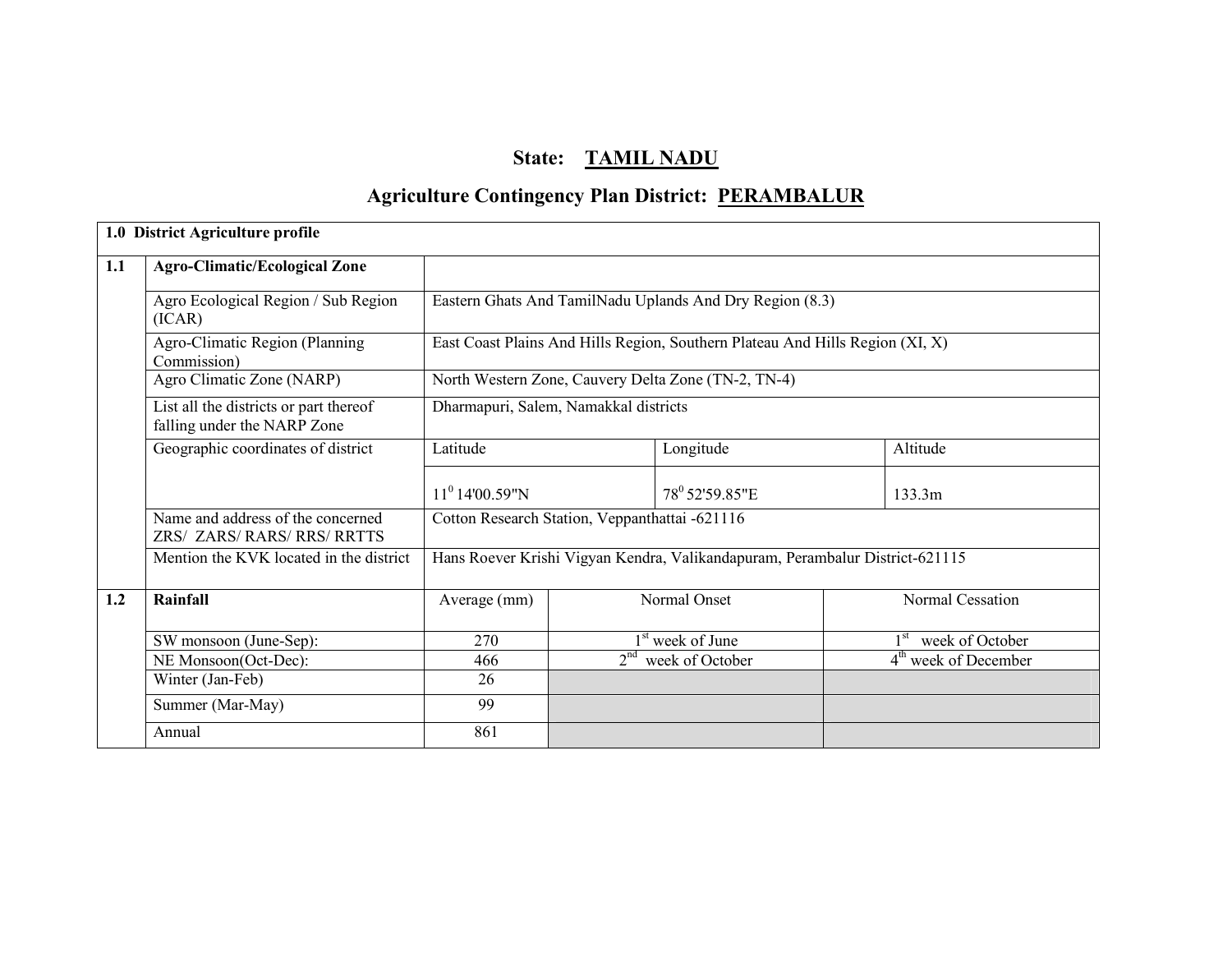| 1.3 | ∟and use ∣              | Geographical | Forest | Land under   | Permanent | Cultivable | ∟and       | Barren and   | Current | Other   |
|-----|-------------------------|--------------|--------|--------------|-----------|------------|------------|--------------|---------|---------|
|     | pattern of the          | area         | area   | non-         | pastures  | wasteland  | under      | uncultivable | fallows | fallows |
|     | <b>district</b> (latest |              |        | agricultural |           |            | Misc. tree | land         |         |         |
|     | statistics)             |              |        | use          |           |            | crops and  |              |         |         |
|     |                         |              |        |              |           |            | groves     |              |         |         |
|     | Area '000 (ha)          | 369.1        | 17.0   | 59.7         | 1.4       | 9.0        | 22.1       | 11.3         | 19.7    | 18.3    |

| 1.4 | <b>Major Soils</b>           | Area ('000 ha) | Percent (%) of total |
|-----|------------------------------|----------------|----------------------|
|     | Deep Black                   | 637.4          | 38.9                 |
|     | Deep Red                     | 49.4           | 3.02                 |
|     | Moderately deep black        | 75.5           | 4.3                  |
|     | Moderately deep red          | 64.7           | 3.7                  |
|     | Moderately shallow red       | 149.7          | 8.6                  |
|     | Shallow Red                  | 215.3          | 12.3                 |
|     | Very Deep Black              | 357.8          | 20.4                 |
|     | Very Shallow Black           | 37.1           | 2.1                  |
|     | Very Shallow Red             | 48.8           | 2.8                  |
| 1.5 | <b>Agricultural land use</b> | Area ('000ha)  | Cropping intensity % |
|     | Net sown area                | 213.0          | 104.9                |
|     | Area sown more than once     | 10.5           |                      |
|     | Gross cropped area           | 223.5          |                      |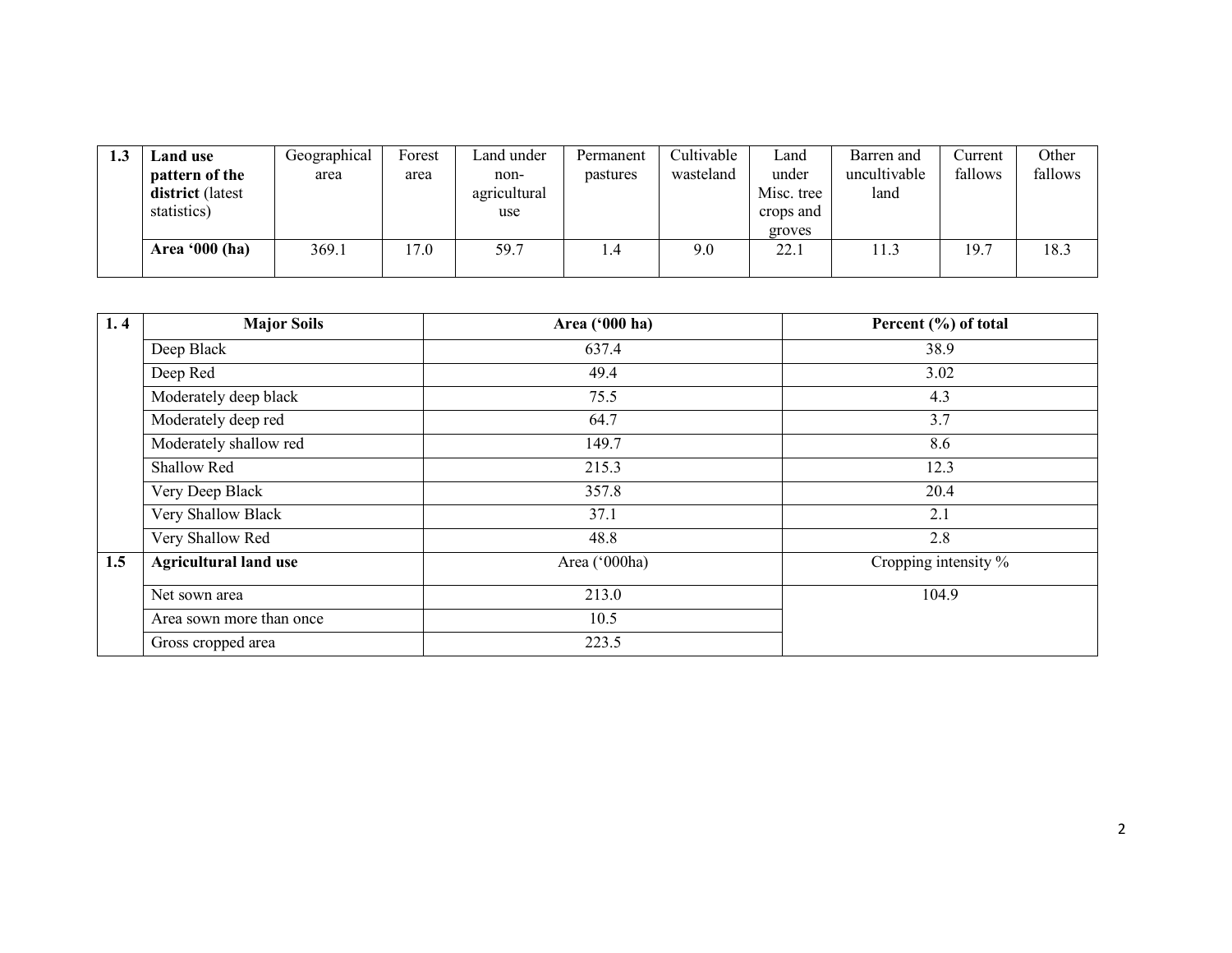| Irrigation                             | Area ('000 ha)           |                          |                          |  |  |  |
|----------------------------------------|--------------------------|--------------------------|--------------------------|--|--|--|
| Net irrigated area                     |                          | 67.5                     |                          |  |  |  |
| Gross irrigated area                   |                          | 74.1                     |                          |  |  |  |
| Rainfed area                           |                          | 145.5                    |                          |  |  |  |
| <b>Sources of Irrigation</b>           | Number                   | Area ('000 ha)           | $%$ area                 |  |  |  |
| Canals                                 |                          | 9.5                      | 15.1                     |  |  |  |
| Tanks                                  | 189                      | 6.0                      | 9.4                      |  |  |  |
| Open wells                             | 34428                    | 22.5                     | $\overline{\phantom{a}}$ |  |  |  |
| Bore wells                             | 6                        | 17.9                     | 28.4                     |  |  |  |
| Lift irrigation schemes                | $\overline{\phantom{a}}$ | $\blacksquare$           | $\blacksquare$           |  |  |  |
| Other sources Tape wells, Filter ponds | 3477                     | 0.083                    | 0.1                      |  |  |  |
| Total                                  | $\overline{\phantom{a}}$ | 57.4                     | 100.0                    |  |  |  |
| Pumpsets                               | $\overline{\phantom{a}}$ | $\overline{\phantom{a}}$ | $\overline{\phantom{a}}$ |  |  |  |
| Micro-irrigation                       |                          |                          | $\overline{\phantom{a}}$ |  |  |  |
| Groundwater availability and use       | No. of blocks            | $%$ area                 | Quality of water         |  |  |  |
| Over exploited                         | 4                        | 100                      | Data not available       |  |  |  |
| Critical                               | $\blacksquare$           | $\overline{\phantom{a}}$ |                          |  |  |  |
| Semi-critical                          | $\overline{\phantom{0}}$ | $\overline{\phantom{0}}$ |                          |  |  |  |
| Safe                                   | $\blacksquare$           | $\overline{\phantom{a}}$ |                          |  |  |  |
| Wastewater availability and use        | Data not available       | $\blacksquare$           |                          |  |  |  |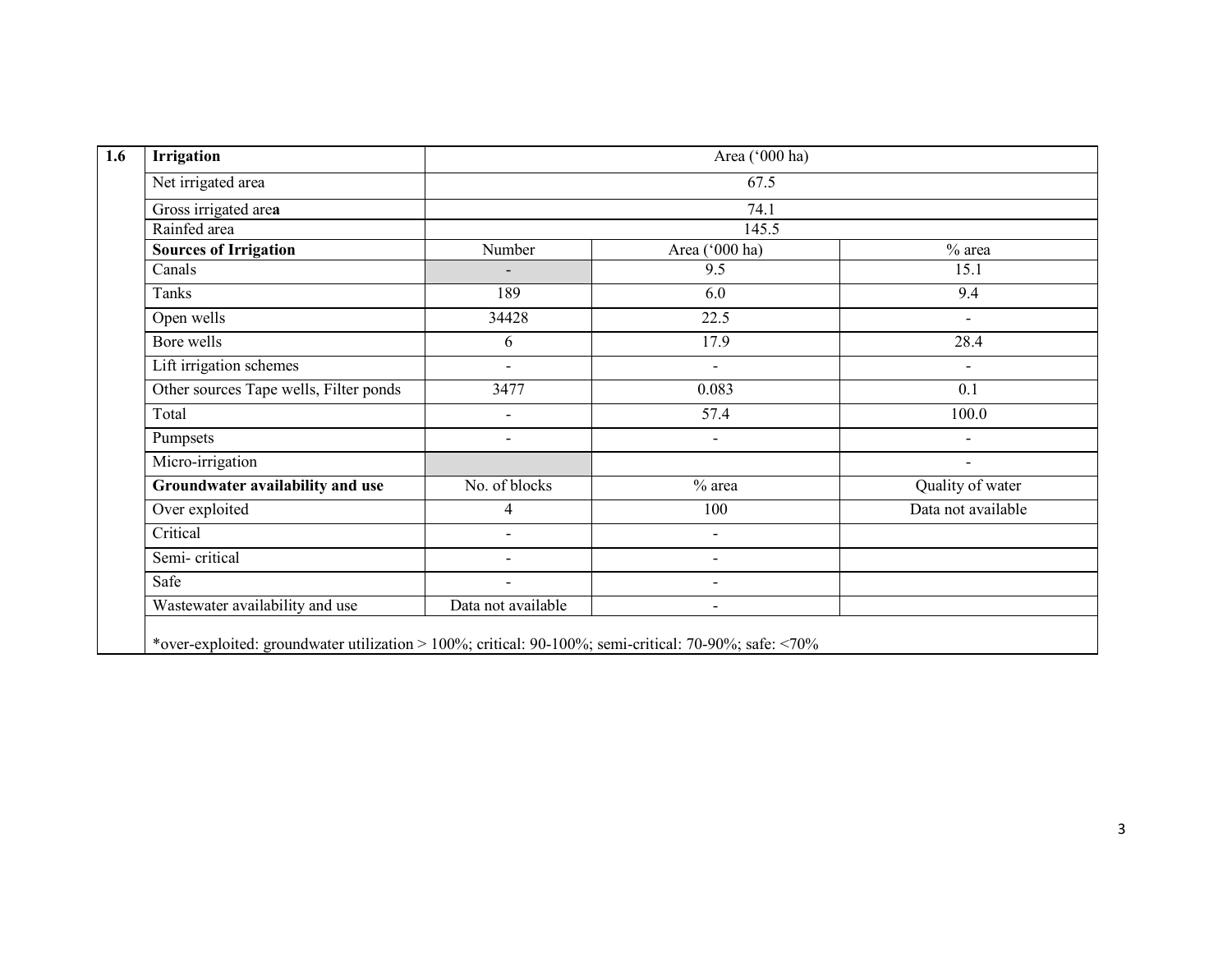#### Area under major field crops & horticulture etc.

| S.No.          | <b>Major Field Crops</b><br>cultivated     |                          |                          | Area ('000 ha)           |                          |                          |                          |  |  |
|----------------|--------------------------------------------|--------------------------|--------------------------|--------------------------|--------------------------|--------------------------|--------------------------|--|--|
|                |                                            |                          | <b>Kharif</b>            | Rabi                     |                          | <b>Summer</b>            | <b>Total</b>             |  |  |
|                |                                            | <b>Irrigated</b>         | Rainfed                  | <b>Irrigated</b>         | Rainfed                  |                          |                          |  |  |
|                | Maize                                      | 0.3                      | 38.2                     |                          | 0.4                      | $\overline{\phantom{a}}$ | 38.9                     |  |  |
| $\overline{c}$ | Cotton                                     | $\overline{\phantom{a}}$ | 23.8                     | $\overline{\phantom{a}}$ | 0.4                      | $\overline{\phantom{a}}$ | 24.2                     |  |  |
| 3              | Paddy                                      | 12.4                     | $\overline{\phantom{a}}$ | $\blacksquare$           | $\overline{\phantom{a}}$ | $\overline{\phantom{a}}$ | 12.4                     |  |  |
| $\overline{4}$ | Groundnut                                  | 0.4                      | 1.3                      | 0.7                      | $\overline{\phantom{a}}$ | $\overline{\phantom{a}}$ | 2.4                      |  |  |
| $\overline{5}$ | Sunflower                                  | 0.1                      | 0.1                      | 0.2                      | $\overline{\phantom{a}}$ | $\overline{\phantom{a}}$ | 0.4                      |  |  |
|                | Others                                     | $\overline{\phantom{a}}$ | $\overline{\phantom{a}}$ | $\overline{\phantom{a}}$ | $\overline{\phantom{0}}$ | $\overline{\phantom{a}}$ | $\overline{\phantom{a}}$ |  |  |
|                | <b>Horticulture crops - Fruits</b>         | <b>Total area</b>        |                          |                          |                          |                          |                          |  |  |
|                | Banana                                     | 0.2                      |                          |                          |                          |                          |                          |  |  |
| $\overline{c}$ | Mango                                      | 0.2                      |                          |                          |                          |                          |                          |  |  |
|                | Horticultural crops -<br><b>Vegetables</b> | <b>Total area</b>        |                          |                          |                          |                          |                          |  |  |
|                | Onion (Small)                              | 7.5                      |                          |                          |                          |                          |                          |  |  |
| $\overline{2}$ | Tapioca                                    |                          |                          | 0.9                      |                          |                          |                          |  |  |
|                | <b>Medicinal and Aromatic</b><br>crops     |                          |                          |                          | <b>Total area</b>        |                          |                          |  |  |
|                | Medicinal and Aromatic<br>crops            |                          |                          | $\overline{\phantom{a}}$ |                          |                          |                          |  |  |
|                | <b>Plantation crops/Spices</b>             |                          |                          | <b>Total area</b>        |                          |                          |                          |  |  |
|                | Coriander                                  |                          |                          | 0.1                      |                          |                          |                          |  |  |
| $\overline{2}$ | Chillies                                   |                          |                          |                          | $\overline{0.1}$         |                          |                          |  |  |
| $\overline{3}$ | Turmeric                                   |                          |                          | $\overline{0.6}$         |                          |                          |                          |  |  |
|                | <b>Fodder crops</b>                        | <b>Total area</b>        |                          |                          |                          |                          |                          |  |  |
|                | Total fodder crop area                     |                          |                          | $\blacksquare$           |                          |                          |                          |  |  |
|                | <b>Grazing land</b>                        |                          |                          | $\blacksquare$           |                          |                          |                          |  |  |
|                | Sericulture etc                            |                          |                          | $\overline{\phantom{a}}$ |                          |                          |                          |  |  |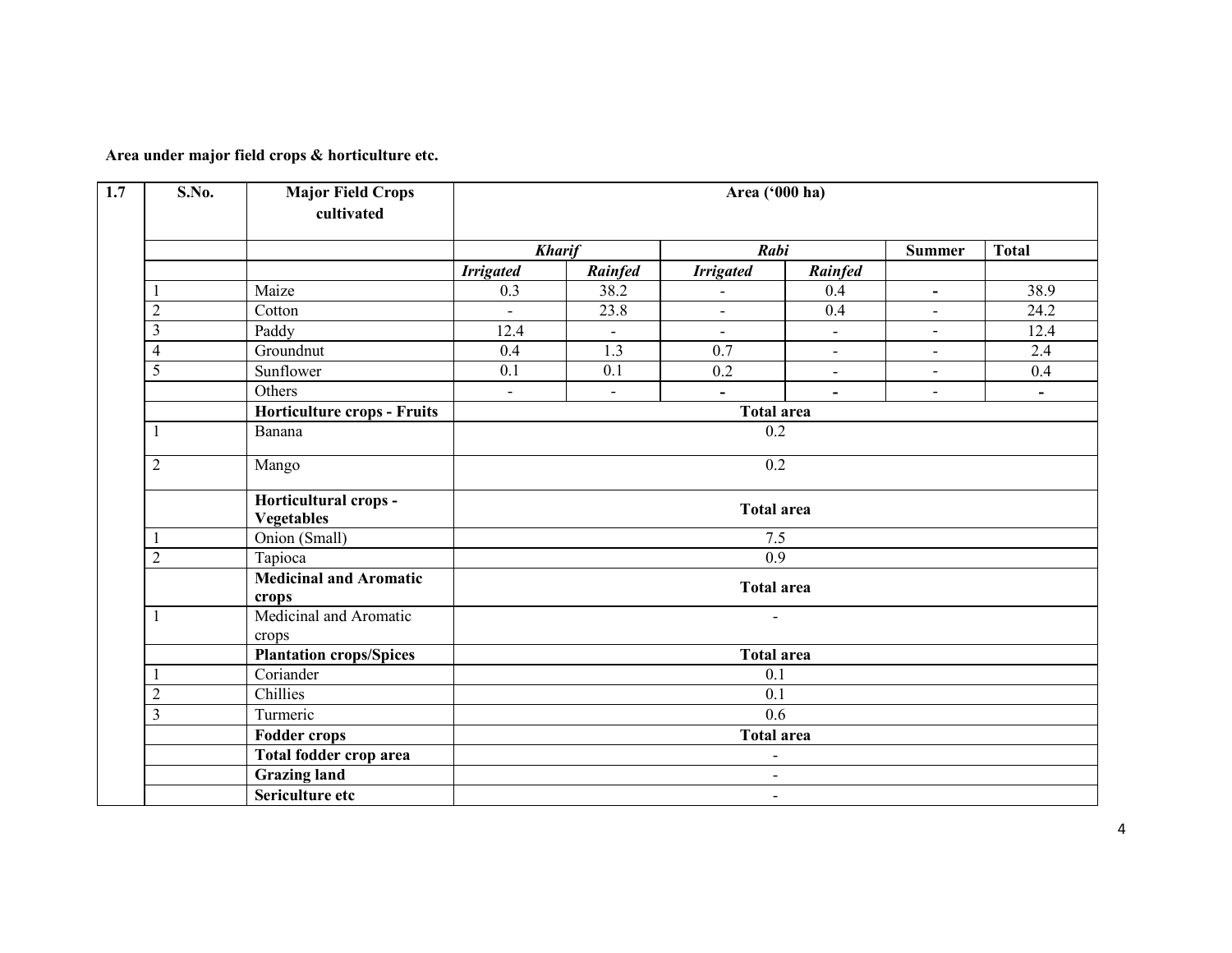| $\overline{1.8}$ | Livestock                                               |  |                                | <b>Male ('000)</b>     |                    | Female ('000)                            |       | Total $(900)$                                            |                                                      |
|------------------|---------------------------------------------------------|--|--------------------------------|------------------------|--------------------|------------------------------------------|-------|----------------------------------------------------------|------------------------------------------------------|
|                  | Non descriptive Cattle (local low<br>yielding)          |  |                                | 9.5                    |                    | 8.7                                      |       | 18.2                                                     |                                                      |
|                  | Crossbred cattle                                        |  |                                | 36.1                   |                    | 72.5                                     |       | 108.6                                                    |                                                      |
|                  | Non descriptive Buffaloes (local low<br>yielding)       |  |                                |                        |                    |                                          |       |                                                          |                                                      |
|                  | <b>Graded Buffaloes</b>                                 |  |                                | 2.2                    |                    | 2.7                                      |       | 5.0                                                      |                                                      |
|                  | Goat                                                    |  |                                |                        |                    |                                          |       | 155.7                                                    |                                                      |
|                  | Sheep                                                   |  |                                |                        |                    |                                          |       | 58.4                                                     |                                                      |
|                  | Others (Camel, Pig, Yak etc.)                           |  |                                |                        |                    |                                          |       | 2.0                                                      |                                                      |
|                  | Commercial dairy farms (Number)                         |  |                                |                        |                    |                                          |       |                                                          | 110                                                  |
| 1.9              | <b>Poultry</b>                                          |  |                                | No. of farms           |                    | Total No. of birds ('000)                |       |                                                          |                                                      |
|                  | Commercial                                              |  | $\overline{a}$                 |                        |                    | 311.5                                    |       |                                                          |                                                      |
|                  | Backyard                                                |  |                                |                        |                    |                                          |       |                                                          |                                                      |
| 1.10             | A. Capture                                              |  |                                |                        |                    |                                          |       |                                                          |                                                      |
|                  | i. Marine (Data Source:<br><b>Fisheries Department)</b> |  | No. of fishermen               | <b>Boats</b>           |                    | <b>Nets</b>                              |       |                                                          | <b>Storage</b><br>facilities<br>(Ice plants<br>etc., |
|                  |                                                         |  |                                | Mechanized             | Non-<br>mechanized | Mechanized<br>(Trawl nets, Gill<br>nets) |       | Non-mechanized<br>(Shore Seines, Stake<br>$&$ trap nets) |                                                      |
|                  | 2048<br>ii. Inland (Data Source:                        |  |                                |                        | 252                |                                          | Total | 1831                                                     |                                                      |
|                  |                                                         |  | <b>No. Farmers owned ponds</b> |                        |                    | <b>No. of Reservoirs</b>                 |       | No. of village tanks                                     |                                                      |
|                  | <b>Fisheries Department)</b>                            |  | 10                             |                        |                    | $3(38)$ ha)                              |       | 30                                                       |                                                      |
|                  | <b>B.Culture</b>                                        |  |                                |                        |                    |                                          |       |                                                          |                                                      |
|                  |                                                         |  |                                | Water Spread Area (ha) |                    | Yield (t/ha)                             |       | Production (*000 tons)                                   |                                                      |
|                  | i. Brackish water (Data Source:                         |  |                                |                        |                    |                                          |       |                                                          |                                                      |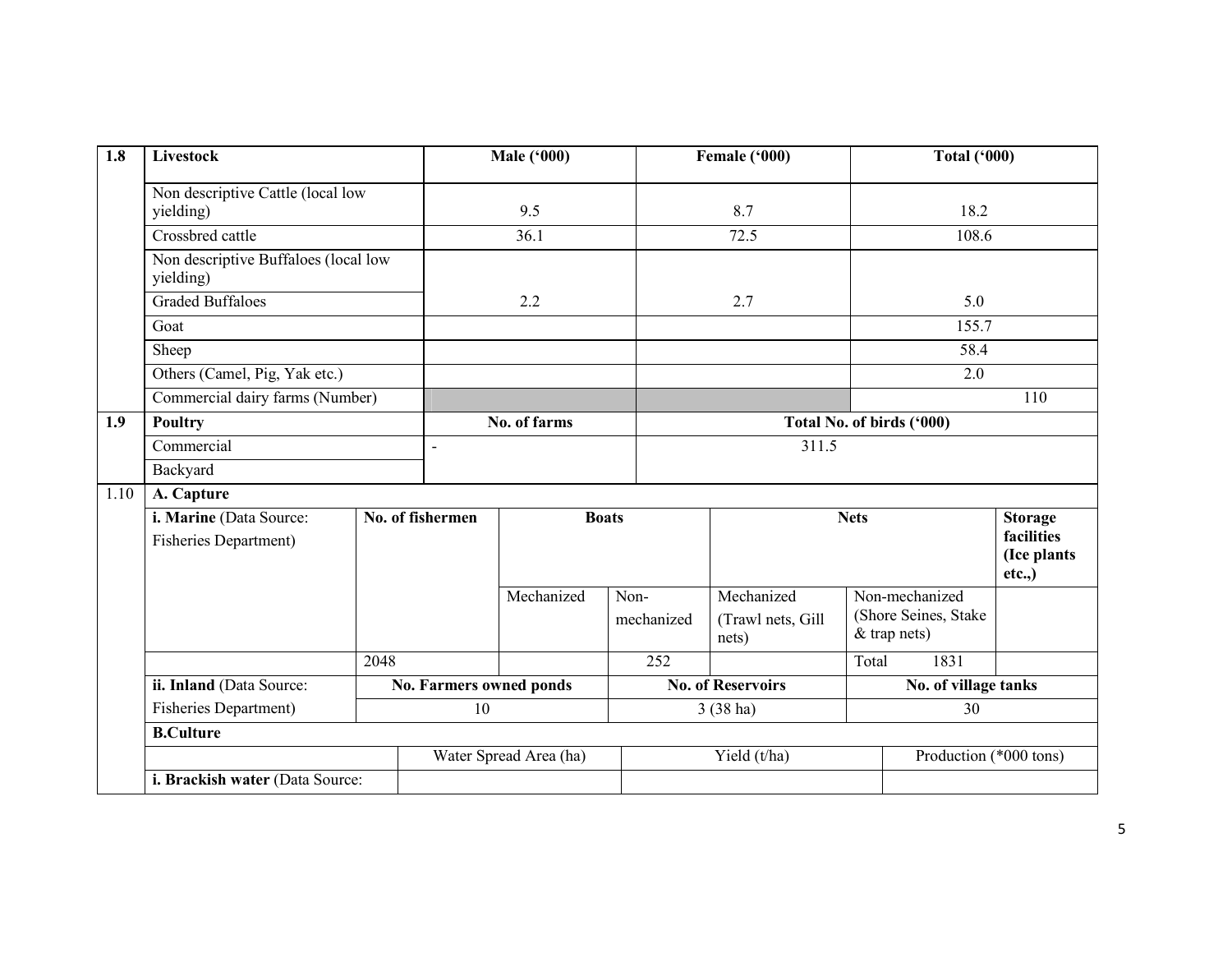| <b>MPEDA/Fisheries Department</b> ) |      |  |
|-------------------------------------|------|--|
| l ii. Fresh water (Data Source:     |      |  |
| <b>Fisheries Department</b> )       | 5 ha |  |

| 1.11           | <b>Production and</b>                                                     |                       | Kharif                  |                       | Rabi                    |                       | <b>Summer</b>           |                       | <b>Total</b>            |
|----------------|---------------------------------------------------------------------------|-----------------------|-------------------------|-----------------------|-------------------------|-----------------------|-------------------------|-----------------------|-------------------------|
|                | Productivity of major<br>crops (Average of last 3<br>years: 2006, 07, 08) | Production<br>(000 t) | Productivity<br>(kg/ha) | Production<br>(000 t) | Productivity<br>(kg/ha) | Production<br>(000 t) | Productivity<br>(kg/ha) | Productio<br>n(000 t) | Productivity<br>(kg/ha) |
|                | Maize                                                                     |                       |                         |                       |                         |                       |                         | 88.247                | 2112                    |
| $\overline{2}$ | Cotton                                                                    |                       |                         |                       |                         |                       |                         | 12.501                | 903                     |
| 3              | Paddy                                                                     |                       |                         |                       |                         |                       |                         | 53.245                | 5470                    |
| 4              | Sugarcane                                                                 |                       |                         |                       |                         |                       |                         | 0.764                 | 126                     |
| 5              | Groundnut                                                                 |                       |                         |                       |                         |                       |                         | 5.236                 | 1352                    |
| Others         |                                                                           |                       |                         |                       |                         |                       |                         |                       |                         |
|                | <b>Major Horticultural crops</b>                                          |                       |                         |                       |                         |                       |                         | Productio<br>n('000t) | Productivity<br>(t/ha)  |
|                | Onion                                                                     |                       |                         |                       |                         |                       |                         | 60.622                | 8.04                    |
| 2              | Tapioca                                                                   |                       |                         |                       |                         |                       |                         | 39.079                | 41.93                   |
| 3              | Turmeric                                                                  |                       |                         |                       |                         |                       |                         | 3.410                 | 5.75                    |
| 4              | Chillies                                                                  |                       |                         |                       |                         |                       |                         | 0.796                 | 1.69                    |
| 5              | Coriander                                                                 |                       |                         |                       |                         |                       |                         | 0.164                 | 0.32                    |

| 1.12 | Sowing window for 5 major crops<br>(start and end of sowing period) | <b>Maize</b>                                       | Cotton                                            | Paddy | Sugarcane | <b>Groundnut</b> |
|------|---------------------------------------------------------------------|----------------------------------------------------|---------------------------------------------------|-------|-----------|------------------|
|      | Kharif-Rainfed                                                      | $2nd$ week of September –<br>$2nd$ week of October | $2nd$ week of August<br>$-2nd$ week of<br>October |       |           |                  |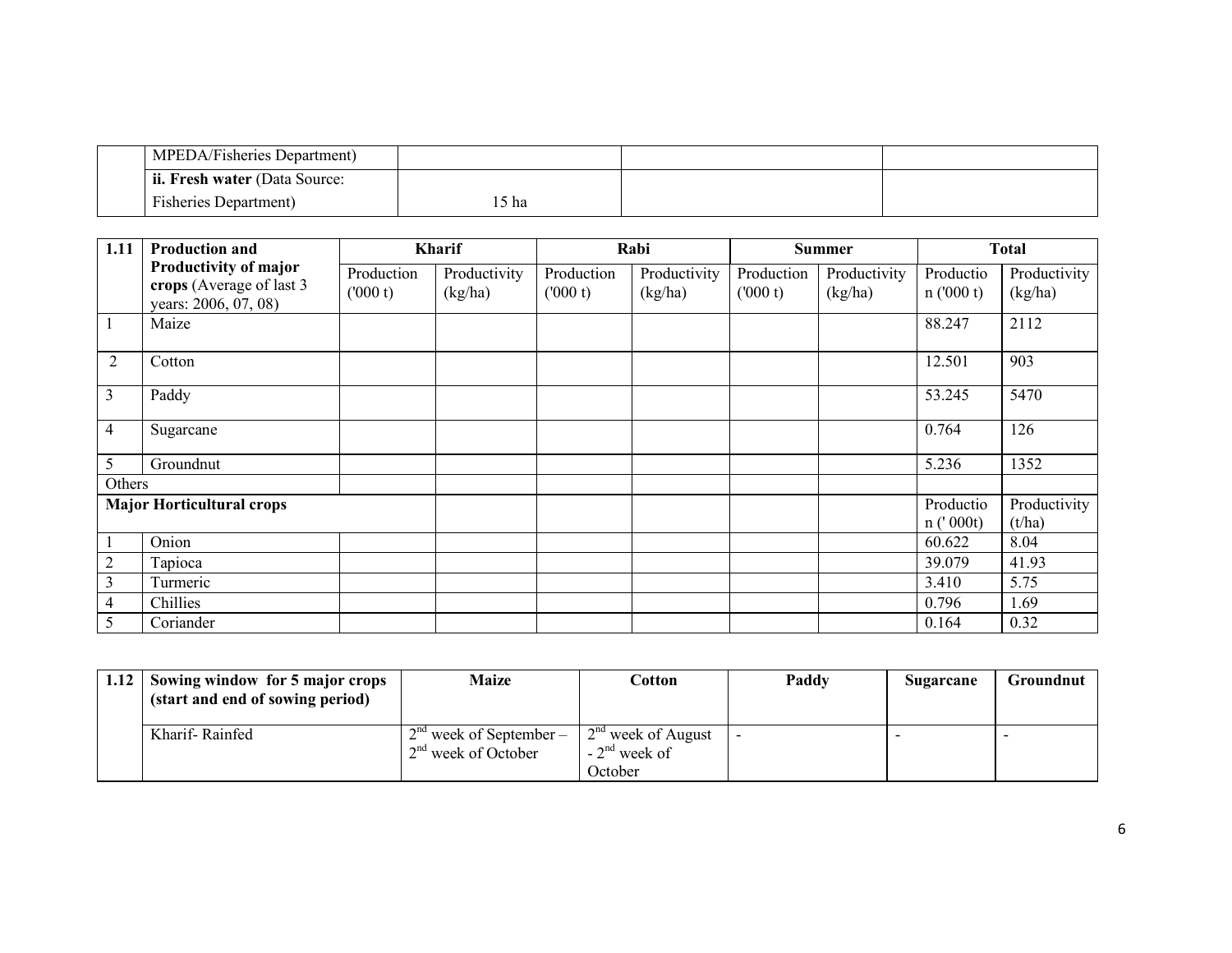| Kharif-Irrigated |  | $2nd$ week of June - $2nd$ |               |               |
|------------------|--|----------------------------|---------------|---------------|
|                  |  | week of July               |               |               |
| Rabi-Rainfed     |  |                            | $2nd$ week of |               |
|                  |  |                            | December -    |               |
|                  |  |                            | $2nd$ week of |               |
|                  |  |                            | January       |               |
| Rabi-Irrigated   |  | $2nd$ week of              |               | $2nd$ week of |
|                  |  | September - $2nd$ week     |               | December -    |
|                  |  | of October                 |               | January       |

| 1.13 | What is the major contingency the district is prone to? (Tick<br>mark and mention years if known during the last 10 year | Regular | Occasional | None |
|------|--------------------------------------------------------------------------------------------------------------------------|---------|------------|------|
|      | period)                                                                                                                  |         |            |      |
|      | Drought                                                                                                                  |         |            |      |
|      | Flood                                                                                                                    |         |            |      |
|      | High intense storms                                                                                                      |         |            |      |
|      | Cyclone                                                                                                                  |         |            |      |
|      | Hail storm                                                                                                               |         |            |      |
|      | Heat wave                                                                                                                |         |            |      |
|      | Cold wave                                                                                                                |         |            |      |
|      | Frost                                                                                                                    |         |            |      |
|      | Sea water inundation                                                                                                     |         |            |      |
|      | Pests and diseases                                                                                                       |         |            |      |
|      | Cotton: Sucking pest, Bacterial blight, Alternaria blight, Grey                                                          |         |            |      |
|      | Mildew, Para wilt                                                                                                        |         |            |      |
|      | Maize: Shoot borer                                                                                                       |         |            |      |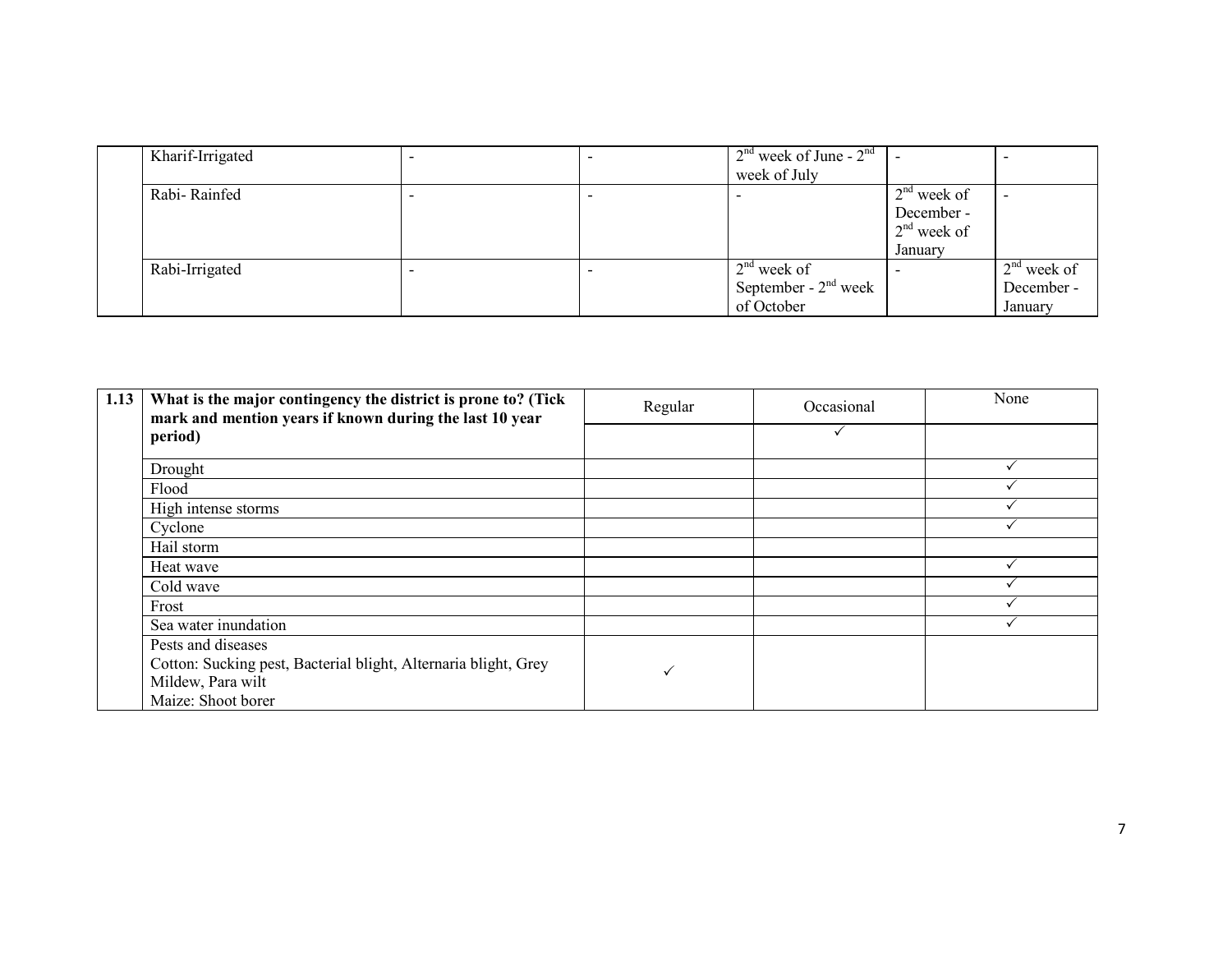| 1.14 | Include Digital maps of the district<br>for | Location map of district within State as Annexure I | Enclosed |
|------|---------------------------------------------|-----------------------------------------------------|----------|
|      |                                             | Mean annual rainfall as Annexure 2                  | Enclosed |
|      |                                             | Soil map as Annexure 3                              | Enclosed |

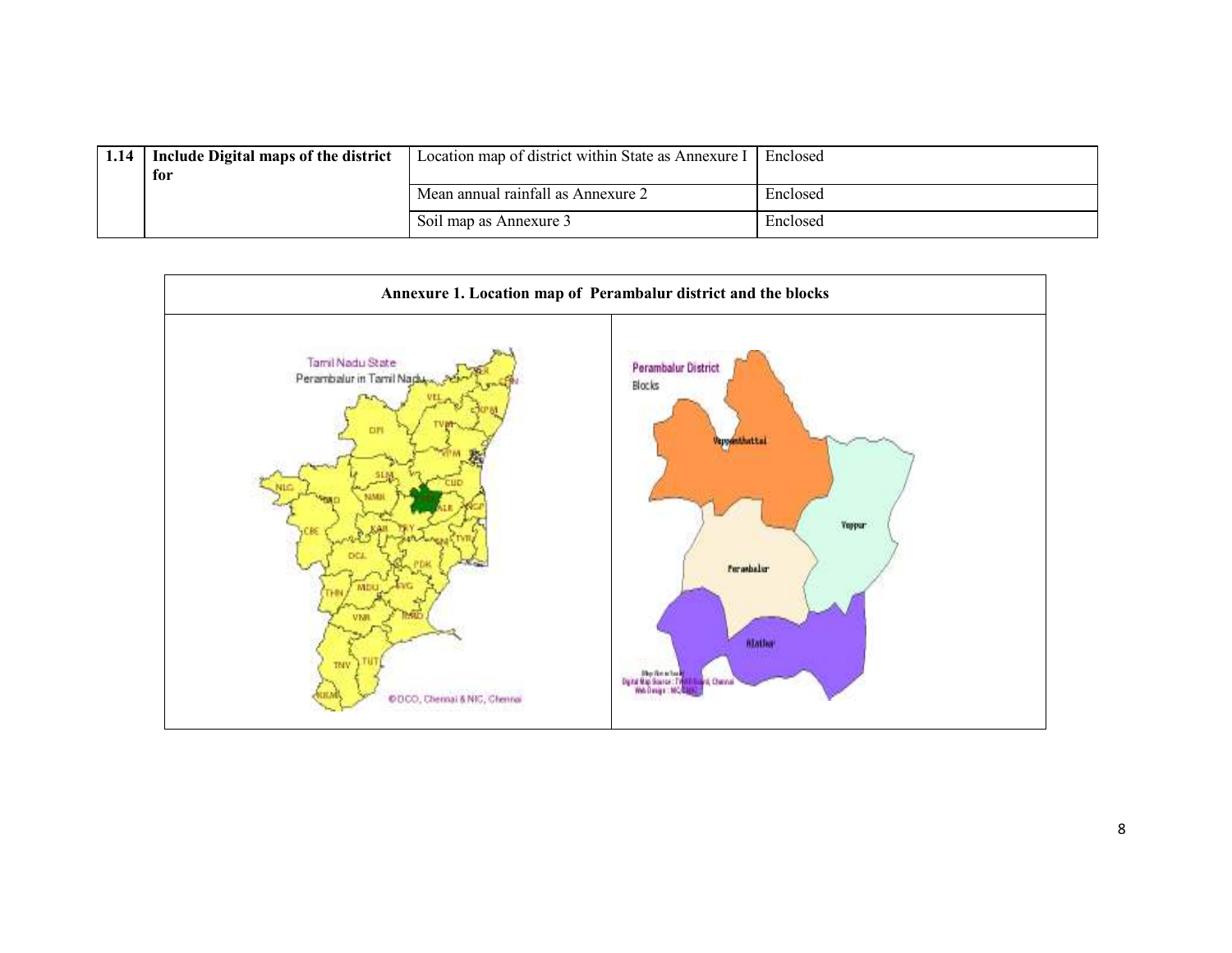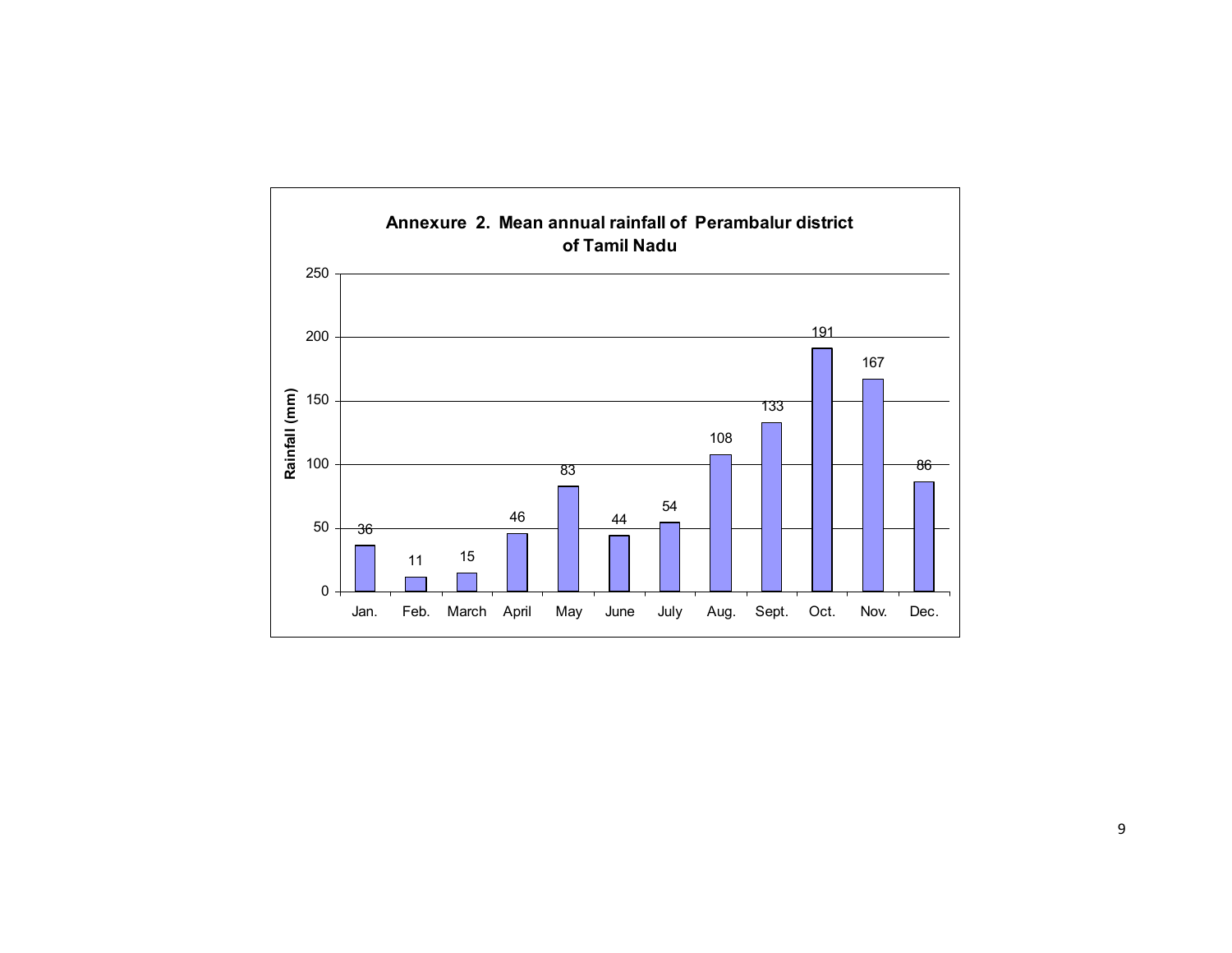

#### Annexure 3. Soil map of Perambalur district of Tamil Nadu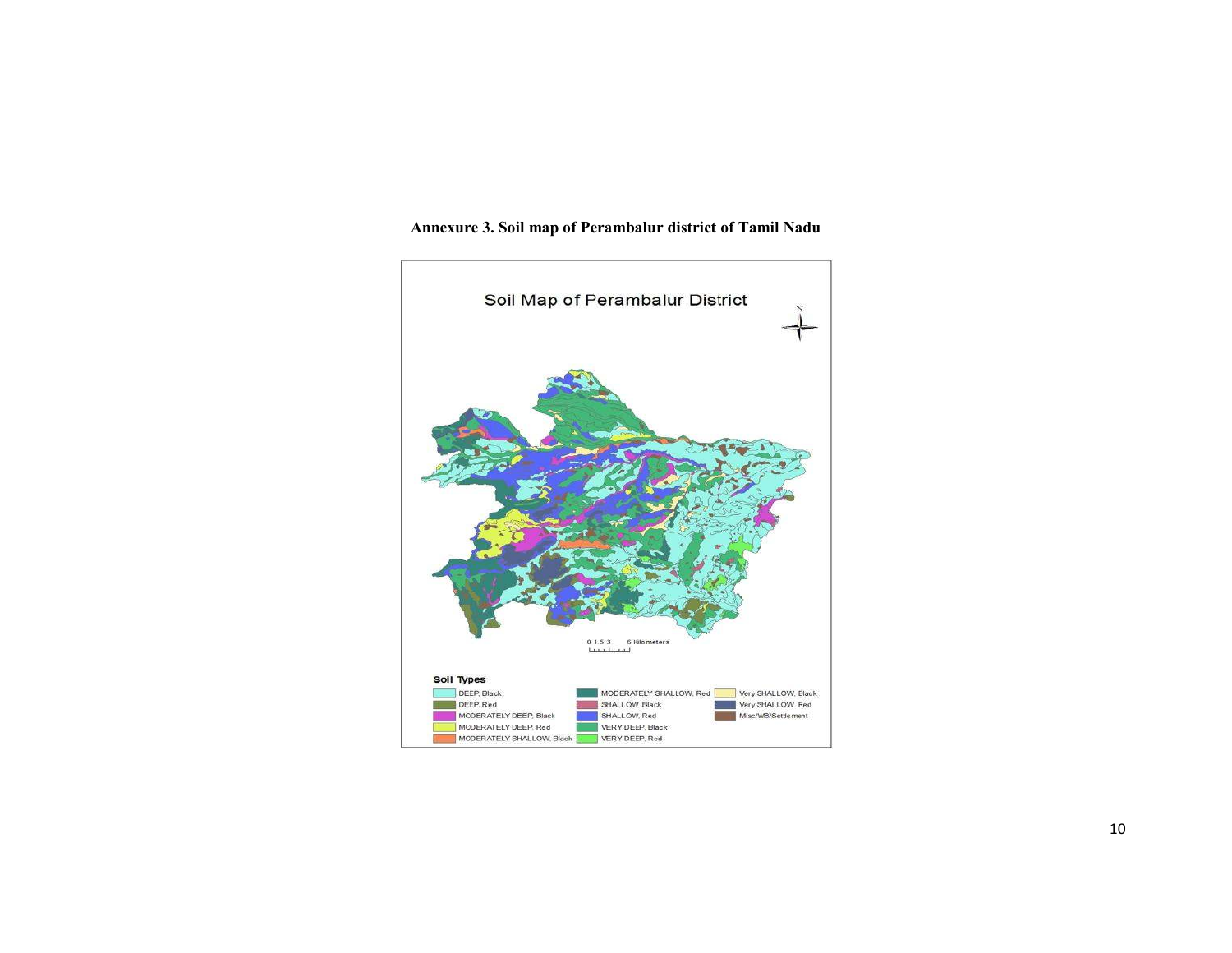## 2.0 Strategies for weather related contingencies

## 2.1 Drought

#### 2.1.1 Rainfed situation

| <b>Condition</b>                                |                      |                                                 | <b>Suggested Contingency measures</b>                    |                                                                                                                              |                                                                         |  |
|-------------------------------------------------|----------------------|-------------------------------------------------|----------------------------------------------------------|------------------------------------------------------------------------------------------------------------------------------|-------------------------------------------------------------------------|--|
| <b>Early season drought</b>                     | <b>Major Farming</b> | <b>Normal</b>                                   | Change in crop/cropping                                  | <b>Agronomic measures</b>                                                                                                    | <b>Remarks</b> on                                                       |  |
| (delayed onset)                                 | situation            | Crop/cropping system                            | system                                                   |                                                                                                                              | Implementation                                                          |  |
| Delayed by 2 weeks<br>June $3rd$ week           | Black soil           | Cotton (Sowing)<br>continued upto<br>september) | No change                                                | Tractor drawn seed drill<br>sowing                                                                                           | State department of<br>Agriculture and<br>Department of<br>Agricultural |  |
| Delayed by 4 weeks<br>July $1st$ week           |                      | Cotton                                          | Maize + Pulses/<br>Redgram (Long duration)/<br>Groundnut | Wider spacing<br><b>Broad Bed Furrow</b><br>System, Mulching                                                                 | Engineering                                                             |  |
| Delayed by 6 weeks<br>July $3^{\text{rd}}$ week |                      | Cotton                                          | Redgram (Short duration)<br>$+$ Onion/sorghum            | Seed hardening and<br>Seed treatment,<br>Intercultivation with<br>chisel ploughing and<br>Composted coir pith<br>application |                                                                         |  |
| Delayed by 8 weeks<br>August $1st$ week         |                      | Maize                                           | Fodder sorghum/Coriander                                 | Sowing in ridges and<br>furrows                                                                                              |                                                                         |  |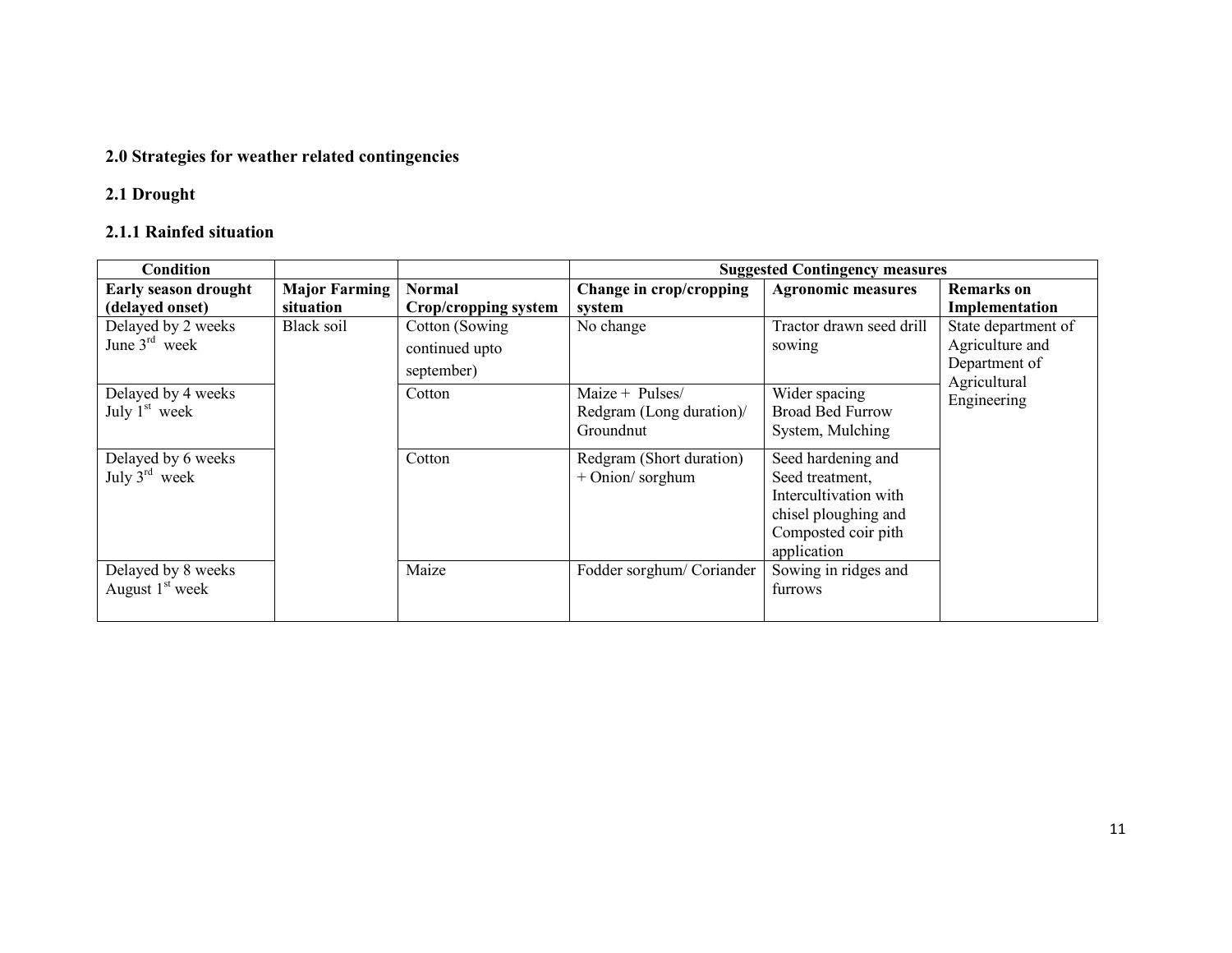| <b>Condition</b>     |                      |                             | <b>Suggested Contingency measures</b> |                         |                     |  |
|----------------------|----------------------|-----------------------------|---------------------------------------|-------------------------|---------------------|--|
| Early season drought | <b>Major Farming</b> | <b>Normal Crop/cropping</b> | Crop management                       | Soil management         | <b>Remarks</b> on   |  |
| (Normal onset,       | situation            | system                      |                                       |                         | Implementation      |  |
| followed by 15-20    | Black soil           | Cotton                      | Seed treatment with 2%                | Chisel ploughing with   | State department of |  |
| days dry spell after |                      |                             | CaCl <sub>2</sub> (or) 2% KCl         | composted coir pith     | Agriculture and     |  |
| sowing leading to    |                      |                             |                                       | application once in 3   | Department of       |  |
| poor                 |                      |                             |                                       | years                   | Agricultural        |  |
| germination/crop     |                      |                             |                                       | -Enriched FYM           | Engineering         |  |
| stand etc.)          |                      |                             |                                       | application             |                     |  |
|                      |                      |                             |                                       | -Sowing of crops on     |                     |  |
|                      |                      |                             |                                       | ridges and furrows      |                     |  |
|                      |                      | Maize                       | Seed treatment with 2%                | -chisel ploughing with  |                     |  |
|                      |                      |                             | KCl                                   | composted coir pith     |                     |  |
|                      |                      |                             |                                       | application once in 3   |                     |  |
|                      |                      |                             |                                       | years                   |                     |  |
|                      |                      |                             |                                       | -Enriched FYM           |                     |  |
|                      |                      |                             |                                       | application             |                     |  |
|                      |                      |                             |                                       | -Sowing of crops on     |                     |  |
|                      |                      |                             |                                       | ridges and furrows      |                     |  |
|                      |                      |                             |                                       | Soil test based INM     |                     |  |
|                      |                      | Groundnut + Redgram         | Seed hardening with 1%                | Composted coir pith     |                     |  |
|                      |                      |                             | $KH_2PO_4$                            | application             |                     |  |
|                      |                      |                             |                                       | Hand weeding at shallow |                     |  |
|                      |                      |                             | Sowing with tractor                   | depths                  |                     |  |
|                      |                      |                             | drawn seed drill to                   |                         |                     |  |
|                      |                      |                             |                                       |                         |                     |  |
|                      |                      |                             | maintain optimum plant                |                         |                     |  |
|                      |                      |                             | population                            |                         |                     |  |
|                      |                      |                             |                                       |                         |                     |  |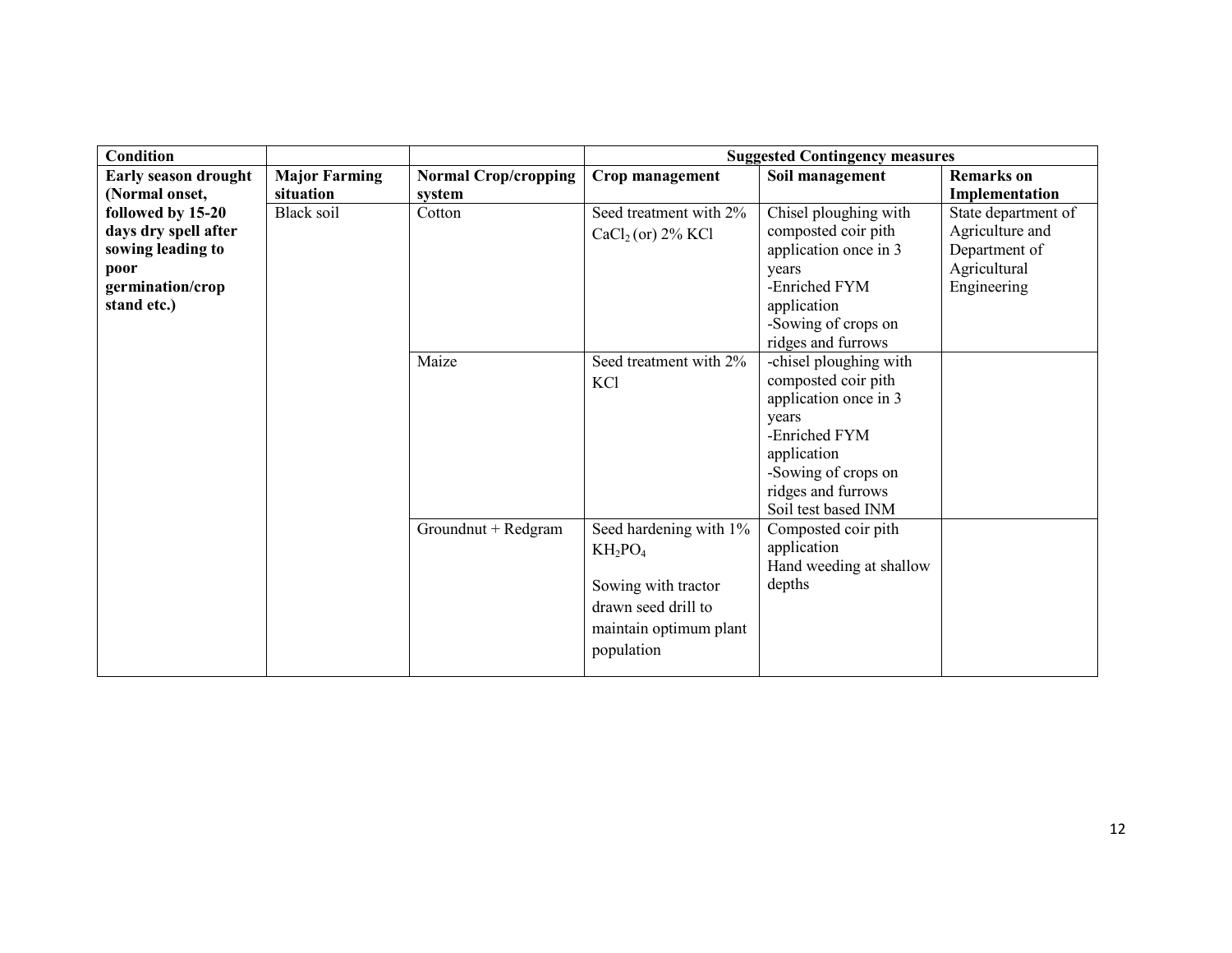| Condition                                                                                        |                                   |                                       | <b>Suggested Contingency measures</b>             |                                                                                     |                                     |  |
|--------------------------------------------------------------------------------------------------|-----------------------------------|---------------------------------------|---------------------------------------------------|-------------------------------------------------------------------------------------|-------------------------------------|--|
| Mid season drought<br>(long dry spell,<br>consecutive 2 weeks<br>rainless $(>2.5$ mm)<br>period) | <b>Major Farming</b><br>situation | <b>Normal</b><br>Crop/cropping system | Crop management                                   | Soil management                                                                     | <b>Remarks</b> on<br>Implementation |  |
| At vegetative stage                                                                              | <b>Black soil</b>                 | Cotton                                | Cotton intercrop with<br>legumes                  | Mulching with crop<br>residues.<br>Inter cultivation and<br>earthing up operations. |                                     |  |
|                                                                                                  |                                   | Maize                                 | Weeding and thinning out<br>population            | Mulching                                                                            |                                     |  |
|                                                                                                  |                                   | Groundnut                             | Supplementary irrigation<br>using micro sprinkler | Polythene mulching                                                                  |                                     |  |

| <b>Suggested Contingency measures</b> |
|---------------------------------------|
| <b>Remarks</b> on                     |
| Implementation                        |
|                                       |
|                                       |
|                                       |
|                                       |
|                                       |
|                                       |
|                                       |
|                                       |
|                                       |
|                                       |
|                                       |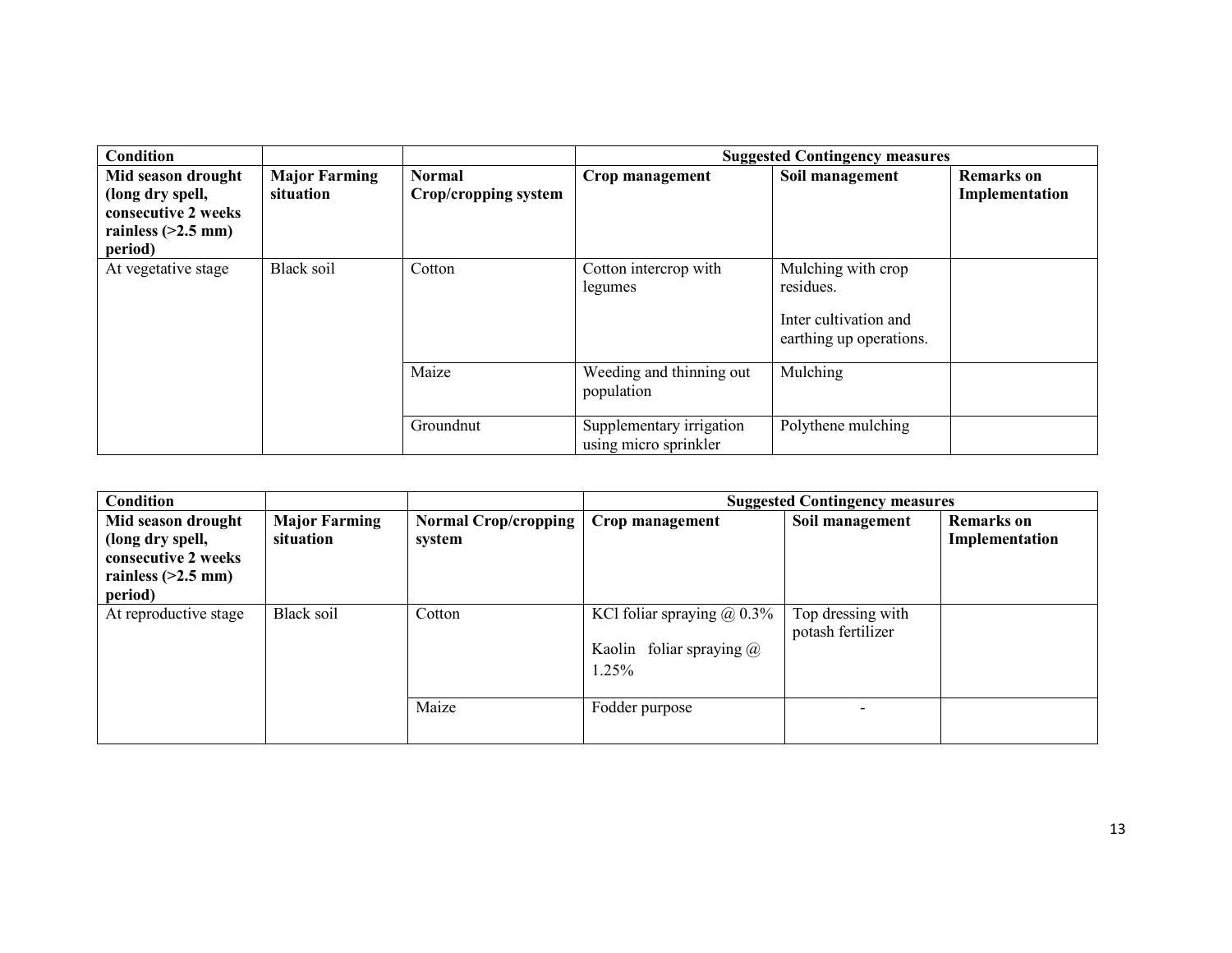| <b>Condition</b>                                                                                 |                                   |                                       | <b>Suggested Contingency measures</b>              |                 |                                     |
|--------------------------------------------------------------------------------------------------|-----------------------------------|---------------------------------------|----------------------------------------------------|-----------------|-------------------------------------|
| Mid season drought<br>(long dry spell,<br>consecutive 2 weeks<br>rainless $(>2.5$ mm)<br>period) | <b>Major Farming</b><br>situation | <b>Normal Crop/cropping</b><br>system | Crop management                                    | Soil management | <b>Remarks</b> on<br>Implementation |
|                                                                                                  |                                   | Groundnut                             | Foliar spraying of 0.5% KCl<br>and 2% Kaolin spray |                 |                                     |

| Condition               |                      |                      |                                           | <b>Suggested Contingency measures</b> |                   |
|-------------------------|----------------------|----------------------|-------------------------------------------|---------------------------------------|-------------------|
| <b>Terminal drought</b> | <b>Major Farming</b> | Crop/cropping system | Crop management                           | Rabi Crop                             | <b>Remarks</b> on |
|                         | situation            |                      |                                           | planning                              | Implementation    |
|                         | <b>Black soil</b>    | Cotton               | Foliar spraying multi K                   | $\overline{\phantom{a}}$              |                   |
|                         |                      |                      | $(a)$ 2% (or) Poly feed $(a)$             |                                       |                   |
|                         |                      |                      | 2%                                        |                                       |                   |
|                         |                      |                      | Foliar spraying of NAA<br>$40$ ppm        |                                       |                   |
|                         |                      | Maize                | Insitu incorporation in the<br>same field |                                       |                   |
|                         |                      | Groundnut            | Crop for Fodder purpose                   | $\overline{a}$                        |                   |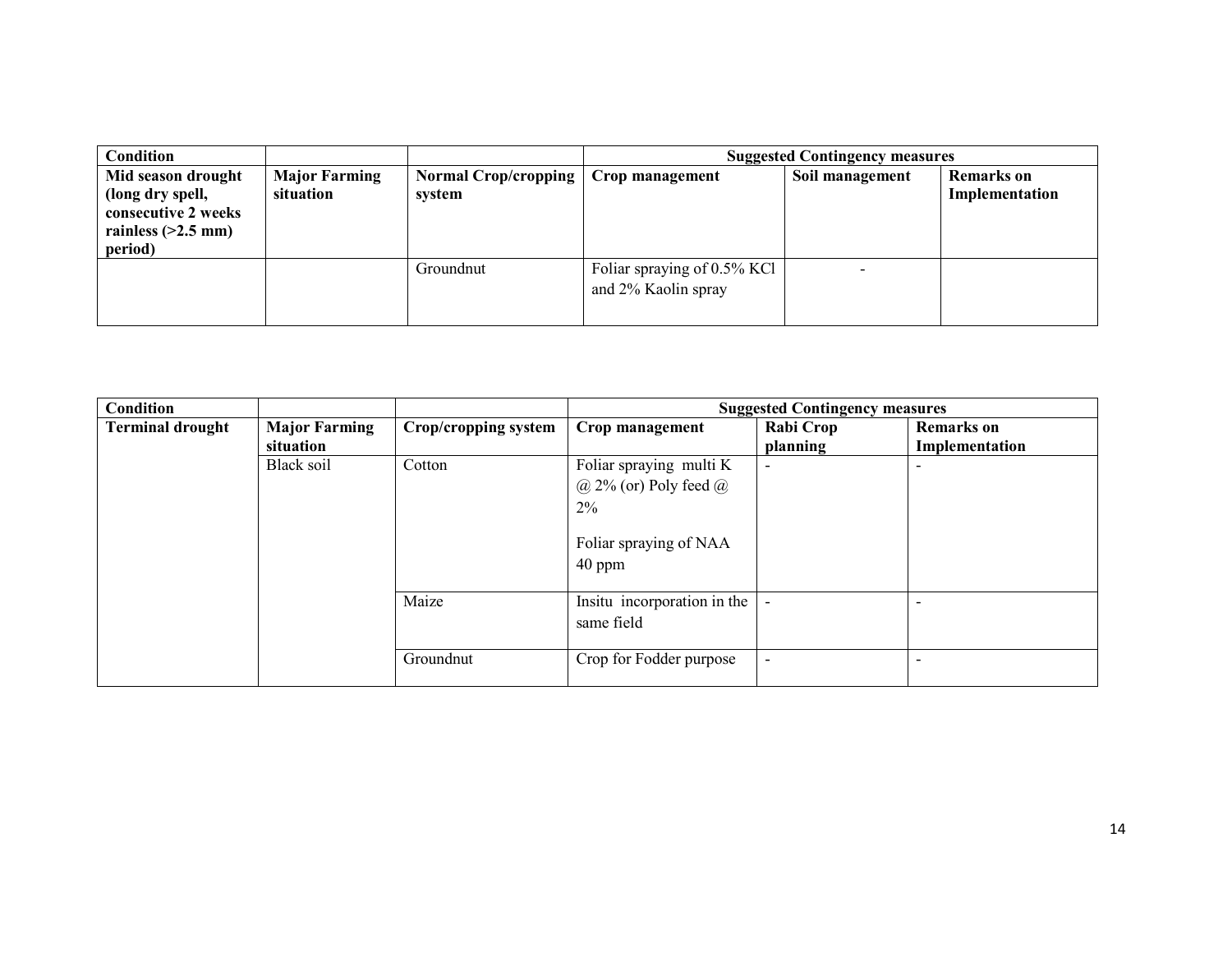| Condition            |                      |                      | <b>Suggested Contingency measures</b> |                           |                |
|----------------------|----------------------|----------------------|---------------------------------------|---------------------------|----------------|
|                      | <b>Major Farming</b> | Crop/cropping system | Change in crop/cropping               | <b>Agronomic measures</b> | Remarks on     |
|                      | situation            |                      | svstem                                |                           | Implementation |
| Non release of water |                      |                      |                                       |                           |                |
| in canals under      |                      |                      |                                       |                           |                |
| delayed onset of     |                      |                      |                                       |                           |                |
| monsoon in catchment |                      |                      |                                       |                           |                |

## 2.1.2. Irrigated Situation (Tankfed /well irrigation)

| Condition            |                      |                      | <b>Suggested Contingency measures</b> |                      |                |  |
|----------------------|----------------------|----------------------|---------------------------------------|----------------------|----------------|--|
|                      | <b>Major Farming</b> | Crop/cropping        | Change in crop/cropping               | Agronomic            | Remarks on     |  |
|                      | situation            | svstem               | svstem                                | measures             | Implementation |  |
| Lack of inflows into | Black soil.          | Rice $(Oct - Jan) -$ | Cucumber (Jan - April)                | Pit method of sowing |                |  |
| tanks due to         | Tank fed irrigation  | Pulses (Feb - April) |                                       |                      |                |  |
| insufficient/delayed |                      |                      |                                       |                      |                |  |
| onset of monsoon     |                      |                      |                                       |                      |                |  |

| <b>Condition</b>                                               |                                            |                                                          |                                              | <b>Suggested Contingency measures</b>                                                  |                                     |
|----------------------------------------------------------------|--------------------------------------------|----------------------------------------------------------|----------------------------------------------|----------------------------------------------------------------------------------------|-------------------------------------|
|                                                                | <b>Major Farming</b><br>situation          | Crop/cropping system                                     | Change in crop/cropping<br>system            | Agronomic<br>measures                                                                  | <b>Remarks</b> on<br>Implementation |
| Insufficient<br>groundwater<br>recharge due to<br>low rainfall | -Black soil<br>-upland<br>-well irrigation | Rice $(Aug - Jan)$ /<br>Groundnut/ Gingelly(Feb-<br>May) | Cotton (Aug-Feb)<br>-Fallow                  | Ridges and furrow<br>Alternate furrow<br>irrigation<br>Foliar spraying of<br>nutrients |                                     |
|                                                                |                                            | Sugarcane (Dec - Nov)<br>- 2year rotation                | Maize (Sep-Dec)<br>- Sunflower (Dec - March) | Ridges and furrow<br>Alternate furrow<br>irrigation                                    |                                     |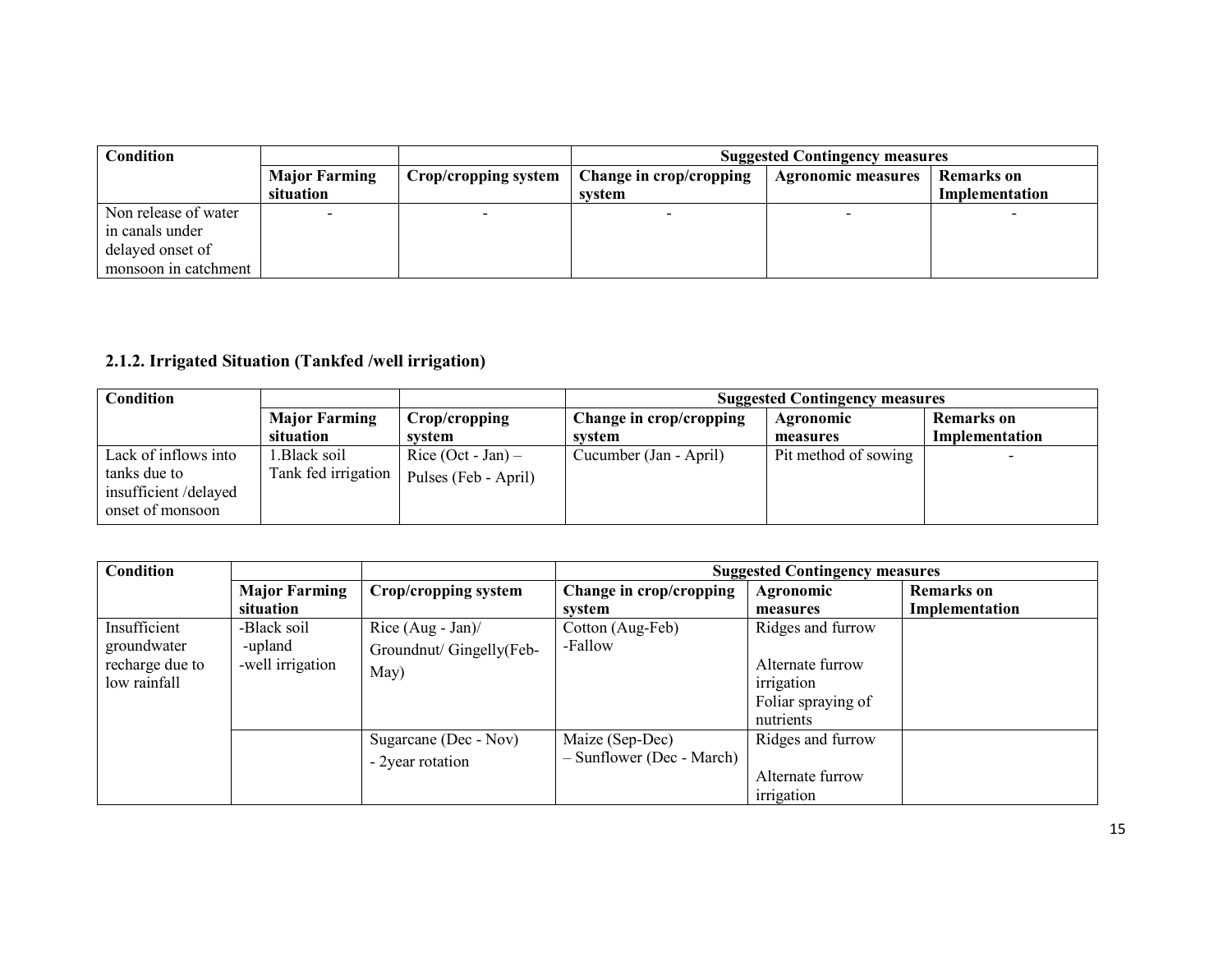| Condition |                      |                      | <b>Suggested Contingency measures</b> |                    |                |  |
|-----------|----------------------|----------------------|---------------------------------------|--------------------|----------------|--|
|           | <b>Major Farming</b> | Crop/cropping system | Change in crop/cropping               | Agronomic          | Remarks on     |  |
|           | situation            |                      | system                                | measures           | Implementation |  |
|           |                      |                      |                                       | Foliar spraying of |                |  |
|           |                      |                      |                                       | nutrients          |                |  |
|           |                      |                      |                                       |                    |                |  |
|           |                      |                      |                                       |                    |                |  |

(No canal irrigated area)

# 2.2 Unusual rains (untimely, unseasonal etc) (for both rainfed and irrigated situations)

| Condition                                   |                                                | <b>Suggested contingency measure</b>                                                                        |                                             |                                                                                              |
|---------------------------------------------|------------------------------------------------|-------------------------------------------------------------------------------------------------------------|---------------------------------------------|----------------------------------------------------------------------------------------------|
| Continuous high rainfall                    | <b>Vegetative stage</b>                        | <b>Flowering stage</b>                                                                                      | Crop maturity stage                         | Post harvest                                                                                 |
| in a short span leading to<br>water logging |                                                |                                                                                                             |                                             |                                                                                              |
| Maize (Rainfed)                             | Draining the excess water                      | Foliar spraying of Multi K $@$<br>2%                                                                        | Draining the excess water at<br>micro ponds | Safe storage<br>Use of mechanical<br>driers to reduce<br>moisture content of the<br>produce. |
| Cotton (Rainfed)                            | Draining the excess water                      | Foliar spraying of urea $\omega$<br>$2\%$ (or) Multi K (or) Poly<br>feed $\omega$ 2% at 10 days<br>internal | Draining the excess water at<br>micro ponds | Safe storage                                                                                 |
| Groundnut (Rainfed)                         | Draining the excess water                      | Draining the excess water                                                                                   | Draining the excess water at<br>micro ponds |                                                                                              |
| Rice (Irrigated)                            | Top dressing urea and spraying<br>of fungicide | Foliar spraying of urea 1%                                                                                  | Draining the excess water                   |                                                                                              |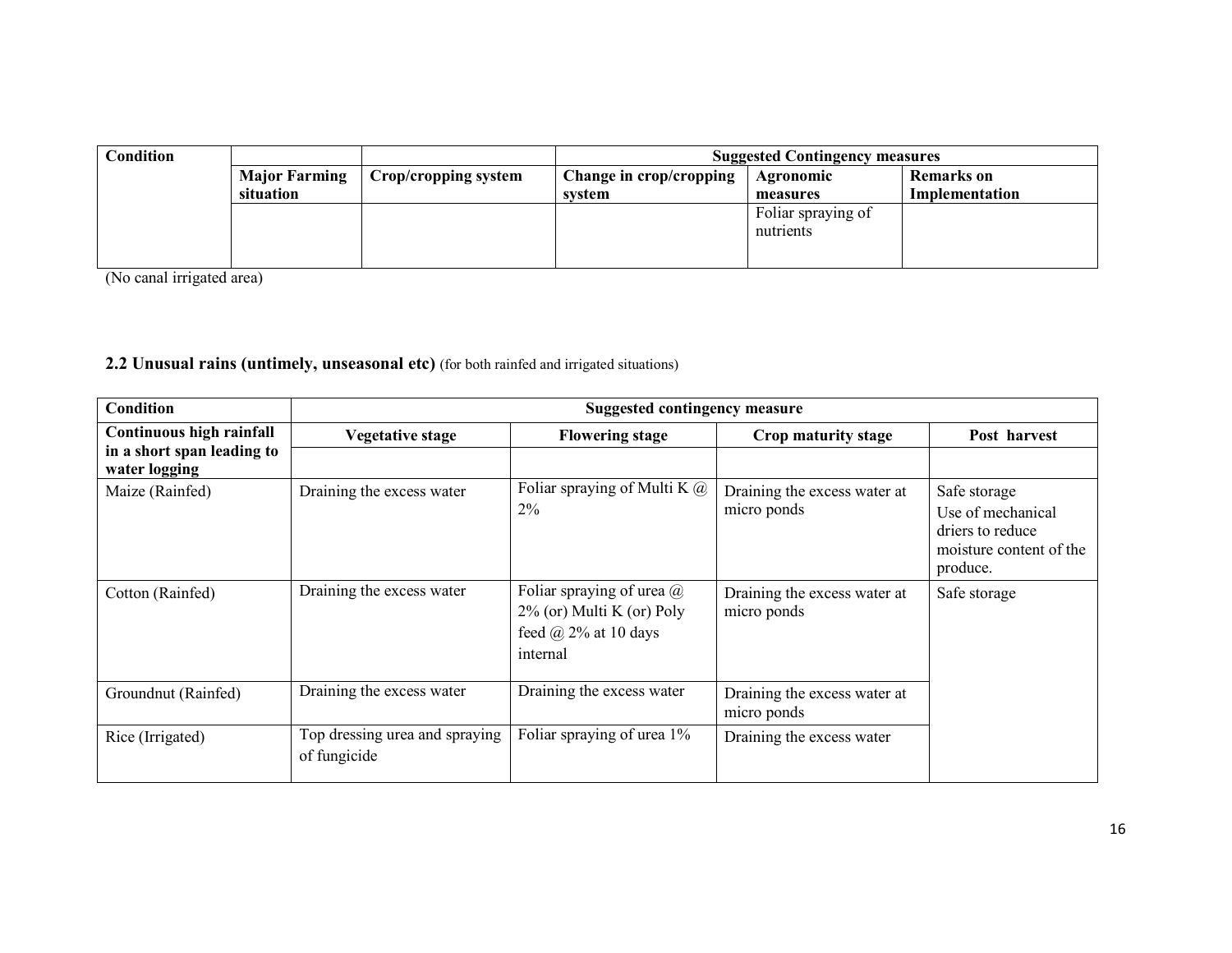| Sugarcane (Irrigated)                                                       | Top dressing urea and<br>spraying of fungicide | Foliar spraying of urea $1\%$ +<br>KCl 1% |  |
|-----------------------------------------------------------------------------|------------------------------------------------|-------------------------------------------|--|
| Outbreak of pests and<br>diseases to unseasonal<br>rains<br>For major crops | Need based IPDM                                | Need based plant protection               |  |

#### 2.3 Flood – NOT APPLICABLE

#### 2.4Extreme events - NOT APPLICABLE

# 2.5 Contingent strategies for Livestock, Poultry & Fisheries – To be provided by TANUVAS, Chennai

# 2.5.1 Livestock

|                 | Suggested contingency measures                     |                                                                                  |                                 |  |
|-----------------|----------------------------------------------------|----------------------------------------------------------------------------------|---------------------------------|--|
|                 | <b>Before the event</b>                            | During the event                                                                 | After the event                 |  |
| <b>Drought</b>  |                                                    |                                                                                  |                                 |  |
| Feed and fodder | Collect all tapioca waste and store properly for   | <b>Harvest</b><br>biomass<br>dried<br>use<br>-of<br>crops 1<br>and<br>up         | Encourage progressive farmers   |  |
| availability    | use as feed supplement during drought              | (paddy/Sorghum//maize/ Groundnut/Black gram/Green to grow multi cut fodder crops |                                 |  |
|                 | Motivating the sugarcane farmers to convert green  | gram) material as fodder                                                         | sorghum/bajra/maize(UP<br>of    |  |
|                 | sugarcane tops in to silage by the end of February | Use of unconventional and locally available cheap feed                           | chari, MP chari, HC-136, HD-    |  |
|                 | All the available crop residues especially sorghum | ingredients especially tapioca for feeding of livestock                          | 2, GAINT BAJRA, L-74, K-        |  |
|                 | stover, groundnut haulms, paddy straw, and         | during drought                                                                   | Ananad/African<br>677.<br>Tall, |  |
|                 | sugarcane tops should be stored properly in the    | Harvest all the top fodder available (Subabul, Glyricidia,                       | Kisan<br>Moti,<br>composite.    |  |
|                 | farm of hay at individual farmer level.            | Agathi, Prosopis etc) and feed the LS during drought                             | Manjari, B1-7 on their own      |  |
|                 | Sowing of cereals (Sorghum) and leguminous         | Promotion of cultivation of Horse gram as contingent                             | lands with some input subsidy   |  |
|                 | crops (Lucerne, Horse gram, Cowpea) during         | crop and harvesting it at vegetative stage as fodder                             | seeds of<br>Supply of quality   |  |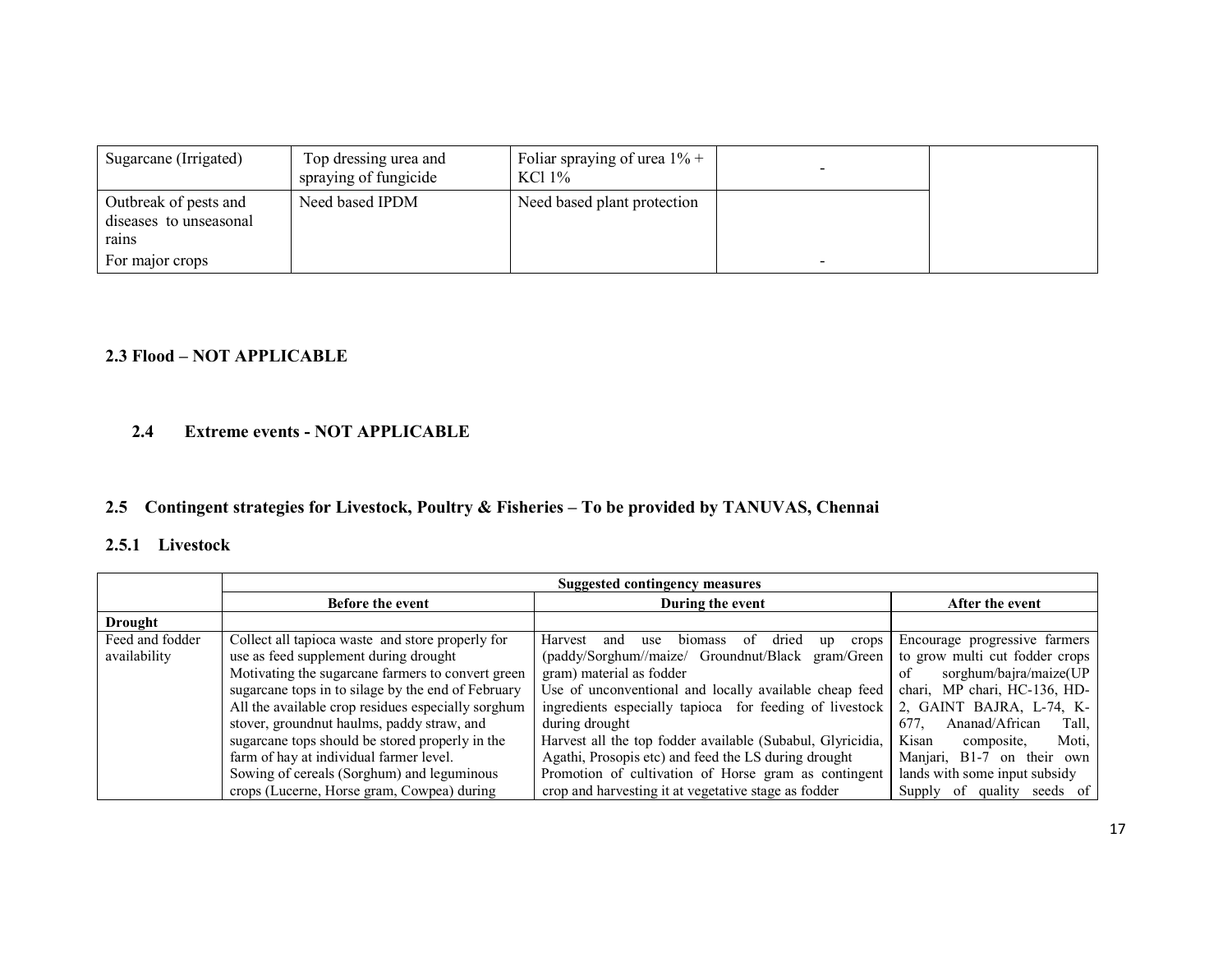|                                     | North-East monsoon under dry land system for<br>fodder production<br>Encourage fodder production with Sorghum -<br>stylo-Sorghum on rotation basis and also to<br>cultivate short-term fodder crops like sunhemp<br>Create awareness on establishment of pasture with<br>drought resistant fodder Varities like Guinea<br>grass, stylo, kolukkattai grass, Acacia trees, etc.<br>Creation of tree fodder models with Subabul,<br>Glyricidia, Agathi, etc for tree fodder production<br>during summer.<br>Promote Azola cultivation at backyard<br>Chopping of fodder should be made as mandatory<br>in every village through supply and establishment<br>of good quality crop cutters.<br>Capacity building and preparedness of the<br>official staff for<br>stakeholders and<br>the<br>drought/floods | All the hay should be enriched with 2% Urea molasses<br>solution or 1% common salt solution and fed to LS.<br>Continuous supplementation of minerals to prevent<br>infertility.<br>Encourage mixing available kitchen waste with dry<br>fodder while feeding to the milch animals<br>Arrangements should be made for mobilization of small<br>ruminants across the districts where no drought exits<br>Unproductive livestock should to be culled during severe<br>drought<br>Create transportation and marketing facilities for the<br>culled and unproductive animals (10000-20000 animals)<br>Subsidized loans (5-10 crores) should be provided to the<br>livestock keepers | COFS 29, Stylo and fodder slips<br>of CO3, CO4, guinea grass well<br>before monsoon<br>Flushing the stock to recoup<br>Replenish the feed and<br>fodder<br>banks           |
|-------------------------------------|--------------------------------------------------------------------------------------------------------------------------------------------------------------------------------------------------------------------------------------------------------------------------------------------------------------------------------------------------------------------------------------------------------------------------------------------------------------------------------------------------------------------------------------------------------------------------------------------------------------------------------------------------------------------------------------------------------------------------------------------------------------------------------------------------------|--------------------------------------------------------------------------------------------------------------------------------------------------------------------------------------------------------------------------------------------------------------------------------------------------------------------------------------------------------------------------------------------------------------------------------------------------------------------------------------------------------------------------------------------------------------------------------------------------------------------------------------------------------------------------------|----------------------------------------------------------------------------------------------------------------------------------------------------------------------------|
| Drinking water                      | Adopt various water conservation methods at<br>village level to improve the ground water level for<br>adequate water supply.<br>Identification of water resources<br>Desilting of ponds<br>Rain water harvesting and create water<br>bodies/watering points (when water is scarce use<br>only as drinking water for animals)<br>Construction of drinking water tanks in herding<br>places/village junctions/relief camp locations<br>Community drinking water trough can be<br>arranged in shandies /community grazing areas                                                                                                                                                                                                                                                                           | Adequate supply of drinking water.<br>Restrict<br>wallowing<br>of<br>animals<br>in<br>water<br>bodies/resources                                                                                                                                                                                                                                                                                                                                                                                                                                                                                                                                                                | Watershed<br>management<br>practices shall be promoted to<br>conserve the rainwater. Bleach<br>$(0.1\%)$ drinking water / water<br>sources<br>Provide clean drinking water |
| Health and<br>disease<br>management | Procure and stock emergency medicines and<br>vaccines for important endemic diseases of the<br>area<br>All the stock must be immunized for endemic<br>diseases of the area<br>Surveillance and disease monitoring network to be                                                                                                                                                                                                                                                                                                                                                                                                                                                                                                                                                                        | Carryout deworming to all animals entering into relief<br>camps<br>Identification and quarantine of sick animals<br>Constitution of Rapid Action Veterinary Force<br>Performing ring vaccination (8 km radius) in case of any<br>outbreak                                                                                                                                                                                                                                                                                                                                                                                                                                      | Keep close surveillance on<br>disease outbreak.<br>Undertake the vaccination<br>depending on need<br>Keep the animal houses clean<br>and spray disinfectants Farmers       |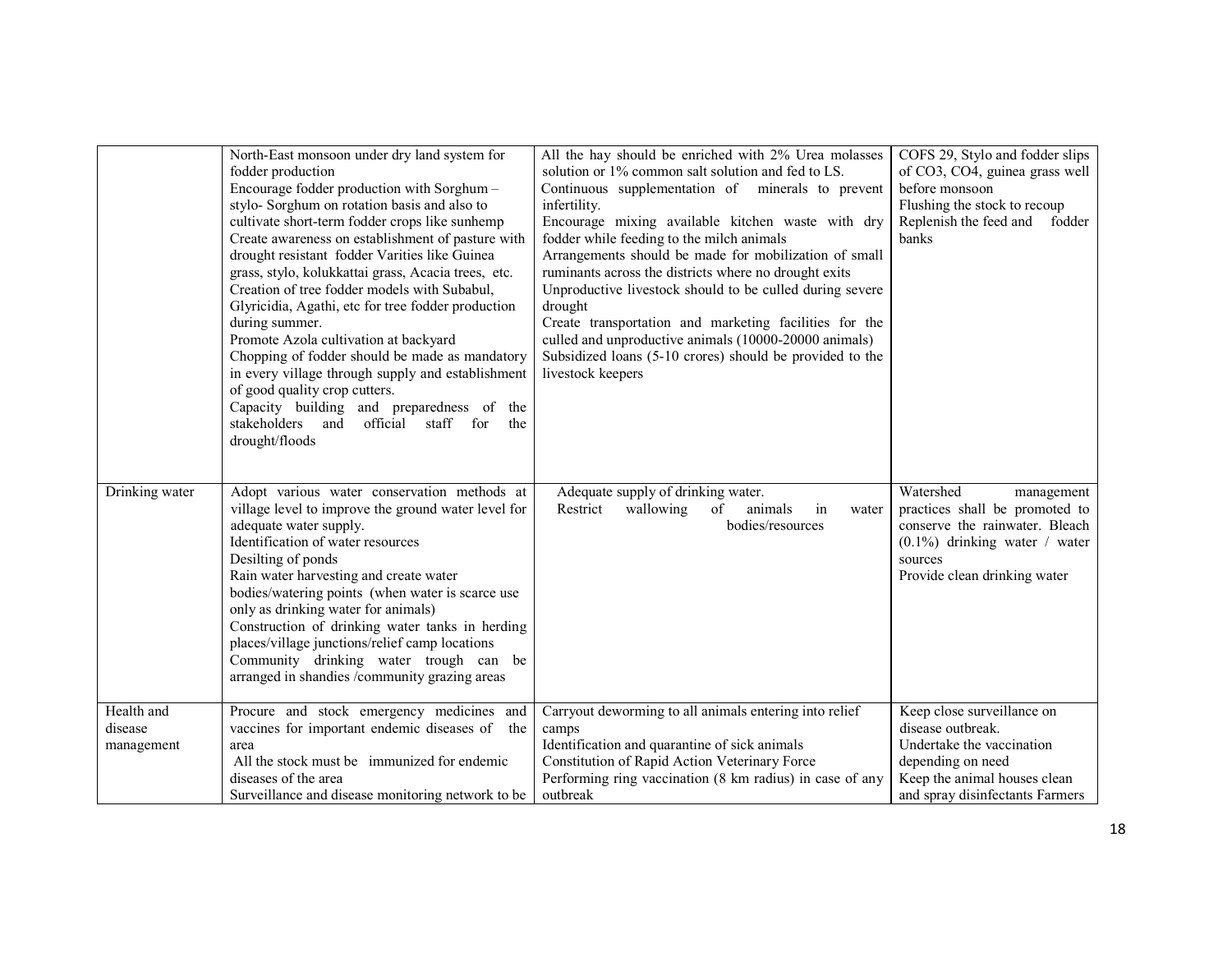|                            | established at Joint Director (Animal Husbandry)<br>office in the district<br>Adequate refreshment training on<br>draught  <br>management to be given to VAS, Jr.VAS, LI<br>with regard to health & management measures.<br>Procure and stock multivitamins & area specific<br>mineral mixture | Restricting movement of livestock in case of any<br>epidemic<br>Rescue of sick and injured animals and their treatment<br>Organize with community, daily lifting of dung from<br>relief camps | should be advised to breed their<br>milch animals during July-<br>September so that the peak milk<br>production does not coincide<br>with mid summer |
|----------------------------|------------------------------------------------------------------------------------------------------------------------------------------------------------------------------------------------------------------------------------------------------------------------------------------------|-----------------------------------------------------------------------------------------------------------------------------------------------------------------------------------------------|------------------------------------------------------------------------------------------------------------------------------------------------------|
| <b>Floods</b>              | <b>NA</b>                                                                                                                                                                                                                                                                                      |                                                                                                                                                                                               |                                                                                                                                                      |
| Cyclone                    | <b>NA</b>                                                                                                                                                                                                                                                                                      |                                                                                                                                                                                               |                                                                                                                                                      |
| Heat wave and<br>cold wave | <b>NA</b>                                                                                                                                                                                                                                                                                      |                                                                                                                                                                                               |                                                                                                                                                      |

# 2.5.2 Poultry

|                              | <b>Suggested contingency measures</b>                                                                         |                                                                                                                                                               |                                       |  |  |  |
|------------------------------|---------------------------------------------------------------------------------------------------------------|---------------------------------------------------------------------------------------------------------------------------------------------------------------|---------------------------------------|--|--|--|
|                              | <b>Before the event</b>                                                                                       | During the event                                                                                                                                              | After the event                       |  |  |  |
|                              | <b>Drought</b>                                                                                                |                                                                                                                                                               |                                       |  |  |  |
| Shortage of feed ingredients | Storing of house hold<br>grain like maize, broken<br>rice etc, in to use as feed<br>in case of severe drought | Supplementation only for productive<br>birds with house hold grain<br>Supplementation of shell<br>grit<br>(calcium) for laying birds<br>Culling of weak birds | Supplementation to all survived birds |  |  |  |
| Drinking water               |                                                                                                               | Use water sanitizers or offer cool<br>hygienic drinking water                                                                                                 |                                       |  |  |  |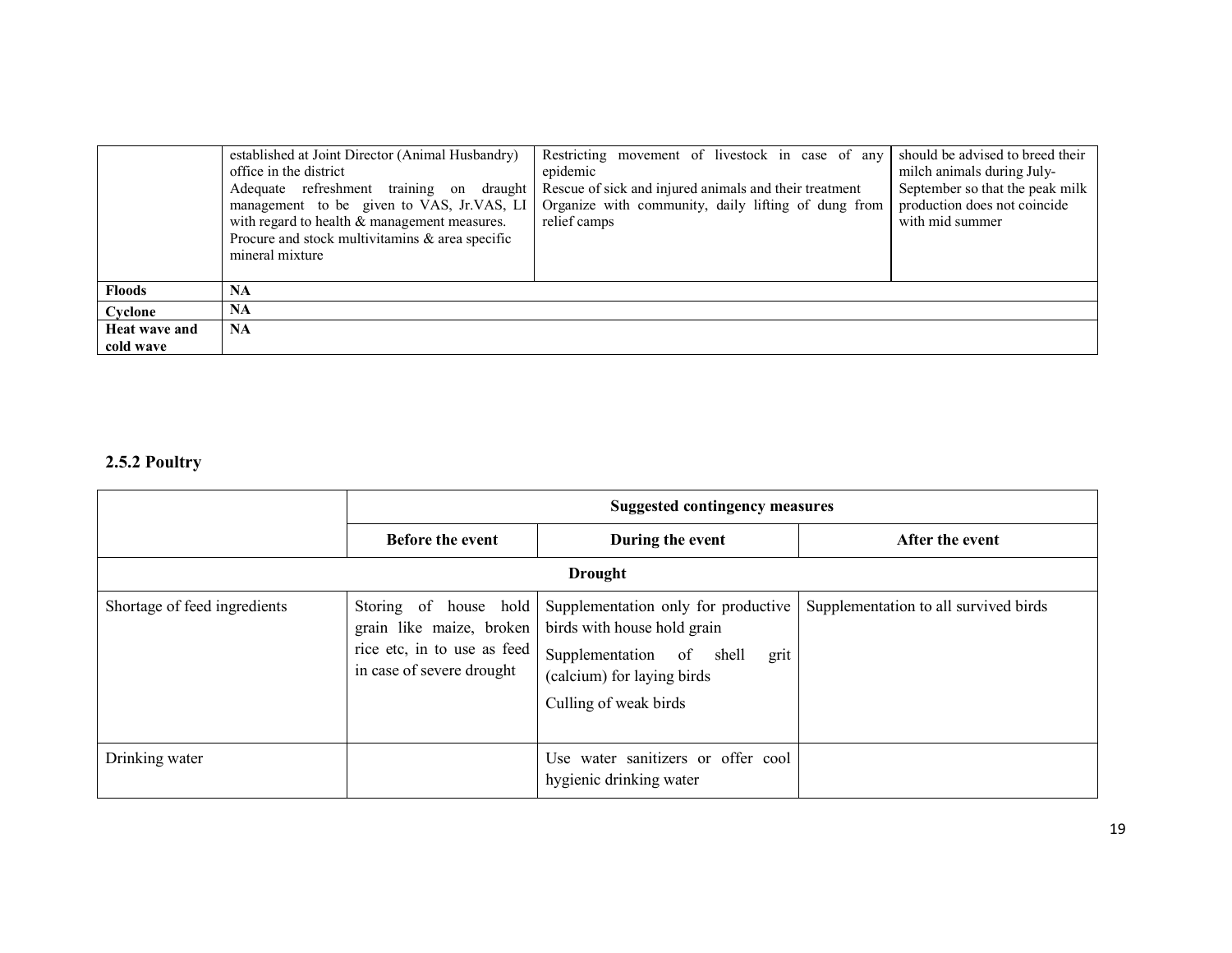| Health and disease management | Culling of sick birds.<br>Deworming<br>and<br>vaccination<br>RD.<br>against<br>and IBD | Mixing of Vit. A, D, E, K and B-<br>complex including vit C in drinking<br>water (5ml in one litre water) | Hygienic and sanitation of poultry house<br>Disposal of dead birds by burning / burying<br>with lime powder in pit |
|-------------------------------|----------------------------------------------------------------------------------------|-----------------------------------------------------------------------------------------------------------|--------------------------------------------------------------------------------------------------------------------|
| <b>Floods</b>                 | <b>NA</b>                                                                              |                                                                                                           |                                                                                                                    |
| Cyclone                       | NA                                                                                     |                                                                                                           |                                                                                                                    |
| Heat wave and cold wave       | NA                                                                                     |                                                                                                           |                                                                                                                    |

# 2.5.3 Fisheries/ Aquaculture

| <b>Suggested contingency measures</b> |                         |                  |                 |
|---------------------------------------|-------------------------|------------------|-----------------|
|                                       | <b>Before the event</b> | During the event | After the event |
| 1. Drought                            |                         |                  |                 |
| A. Capture                            |                         |                  |                 |
| Marine                                |                         |                  |                 |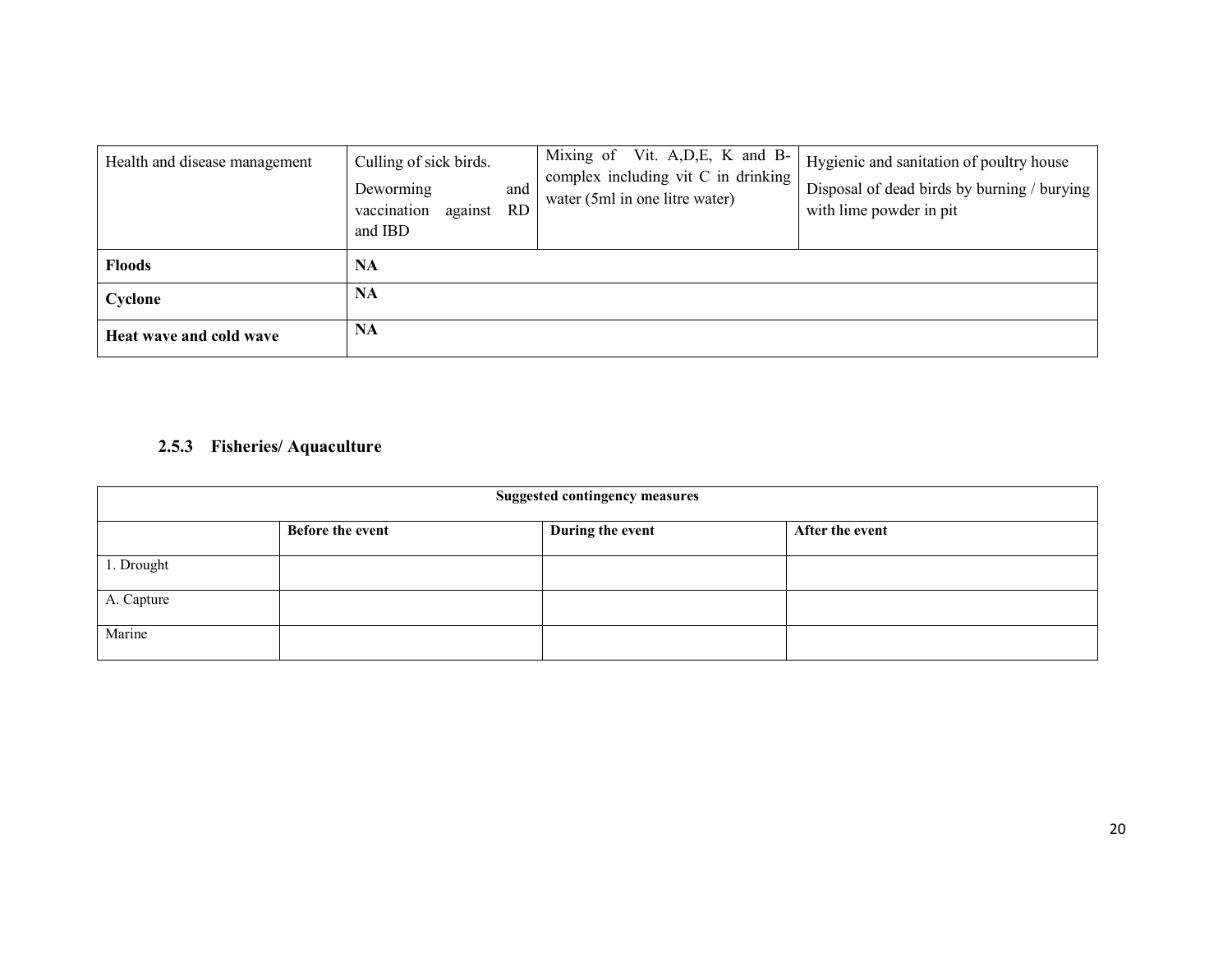| Inland:                       | * Rain water harvesting.                  | * Shallow areas of direct water bodies  | * Due to water shortage farmers have to harvest |
|-------------------------------|-------------------------------------------|-----------------------------------------|-------------------------------------------------|
|                               |                                           | can be used for raising table sized     | fish                                            |
| Shallow water depth due to    | * Check dams.                             | fishes using stunted fish seeds,        |                                                 |
| in sufficient rains / in flow |                                           | Tilapia.                                | * Adoption of short term culture.               |
|                               | * Deepening / Desilting of existing water |                                         |                                                 |
|                               | bodies.                                   | * Murrel and Pungasius sp culture can   |                                                 |
|                               |                                           | be carried out.                         |                                                 |
|                               | * Strengthening of pond embankments.      |                                         |                                                 |
|                               |                                           | * Temporarily raising the height of the |                                                 |
|                               |                                           | enclosures may be done to prevent       |                                                 |
|                               |                                           | loss of stock in the event.             |                                                 |
|                               |                                           |                                         |                                                 |
| (i) Shallow water depth due   |                                           |                                         |                                                 |
| to insufficient rains/inflow  |                                           |                                         |                                                 |
|                               |                                           |                                         |                                                 |
| (ii) Changes in water         |                                           | * Reduced water volume in the pond /    |                                                 |
| quality                       |                                           | local water bodies lower its buffering  |                                                 |
|                               |                                           | capacity, reduced manuring should be    |                                                 |
|                               |                                           |                                         |                                                 |
|                               |                                           | done to prevent algal bloom and water   |                                                 |
|                               |                                           | quality change.                         |                                                 |
| (iii) Any other               |                                           | * Production of stunted major carps     |                                                 |
|                               |                                           | can be carried out.                     |                                                 |
|                               |                                           |                                         |                                                 |
|                               |                                           | * Ornamental fish rearing can be done.  |                                                 |
|                               |                                           |                                         |                                                 |
|                               |                                           | * Conditioning of ponds.                |                                                 |
|                               |                                           |                                         |                                                 |
| B. Aquaculture /              |                                           |                                         |                                                 |
| Marineculture                 |                                           |                                         |                                                 |
|                               |                                           |                                         |                                                 |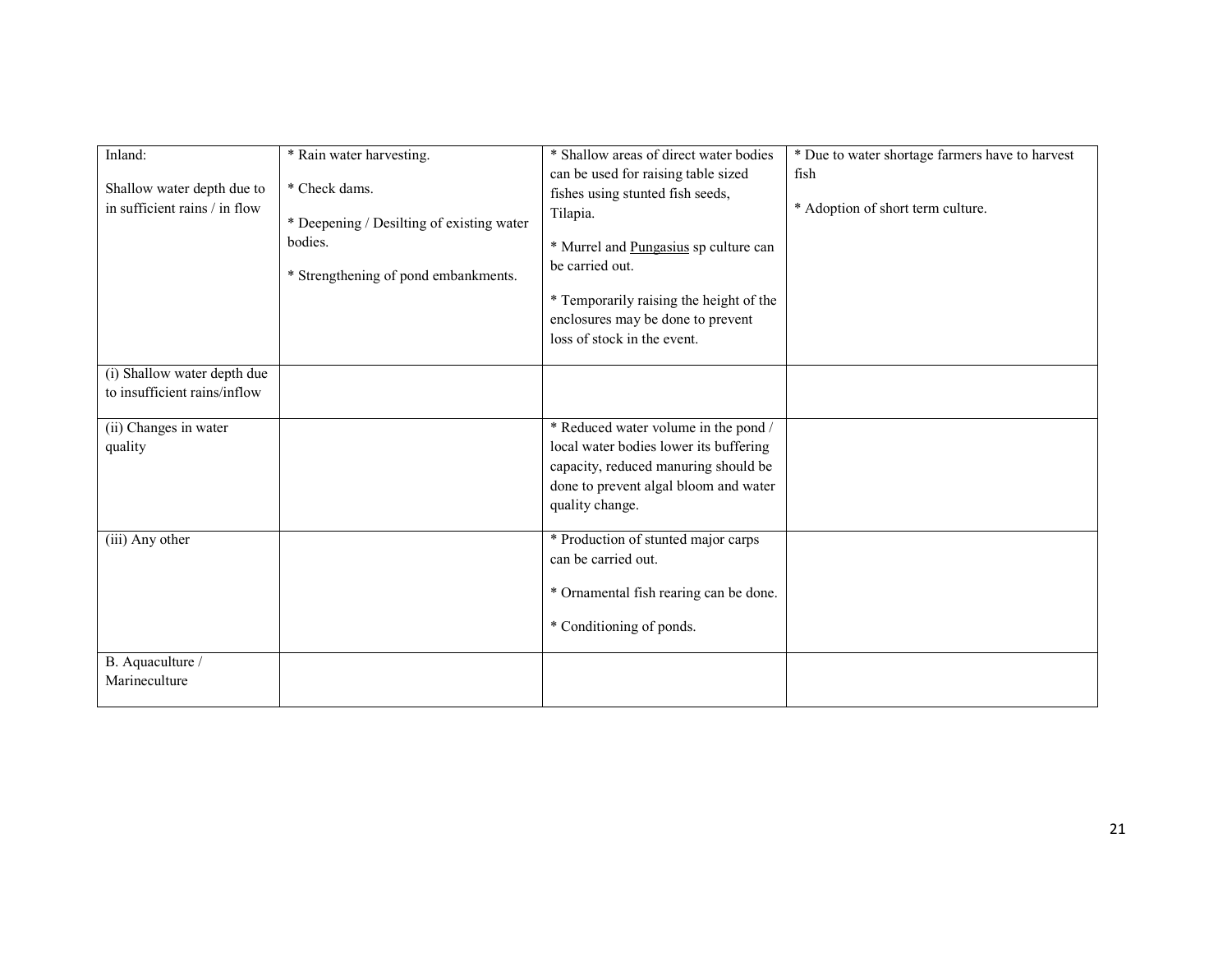| (i) Shallow water in ponds     | * Further loss of water due to seepage    | * The stocking density or the stocks in  | * The ponds can be prepared for the next crop. |
|--------------------------------|-------------------------------------------|------------------------------------------|------------------------------------------------|
| due to insufficient            | should be prevented by to polythene sheet | pond should be reduced and               |                                                |
| rains/inflow                   | lining of ponds murrel culture / cat fish | marketed or stored in other pond.        |                                                |
|                                | farming can be tried.                     |                                          |                                                |
|                                |                                           | * Culture of cat fish can be curred out. |                                                |
|                                | * Short term fish farming should be       |                                          |                                                |
|                                | planned.                                  | * Minimize use of feed fertilizers and   |                                                |
|                                |                                           | chemicals to maintain water quality.     |                                                |
|                                | * Preparations should be made to          |                                          |                                                |
|                                | preserve / maintains the brood stock for  | * Strict observation should be carried   |                                                |
|                                | the forth coming season.                  | out to carry out spread of fdisease due  |                                                |
|                                |                                           | to high density and high temperature.    |                                                |
|                                | * The summer crop and the culture area    |                                          |                                                |
|                                | can be minimized based on the             | * Vegelable crops / short term crops /   |                                                |
|                                | availability of water.                    | Low water requirement plants / fodder    |                                                |
|                                |                                           | can be grown in the ponds / types as     |                                                |
|                                |                                           | source of income.                        |                                                |
|                                |                                           |                                          |                                                |
|                                |                                           |                                          |                                                |
| (ii) Impact of salt load build | Deepening and desilting of existing water | Application of feed and manures          |                                                |
|                                | bodies.                                   | should be minimized.                     |                                                |
| up in ponds / change in        |                                           |                                          |                                                |
| water quality                  |                                           |                                          |                                                |
| (iii) Any other                | The quality and quantity of water has to  | * Recirculatory system can be adopted    | * The government should provide quality seeds  |
|                                | be monitored.                             | to as to used mineral water.             |                                                |
|                                |                                           |                                          | for the farmers for starting culture           |
|                                |                                           | * Use of aerators to overcome thermal    |                                                |
|                                |                                           |                                          |                                                |
|                                |                                           | stratifications and ammonia build up.    |                                                |
|                                |                                           | * Regular training to the farmers on     |                                                |
|                                |                                           | fish culture, integrated farming and     |                                                |
|                                |                                           |                                          |                                                |
|                                |                                           | management of drought.                   |                                                |
|                                |                                           | * Seed banks / Brood stock banks of      |                                                |
|                                |                                           | Government fish farm should hotel the    |                                                |
|                                |                                           | breeders / seeds for next season.        |                                                |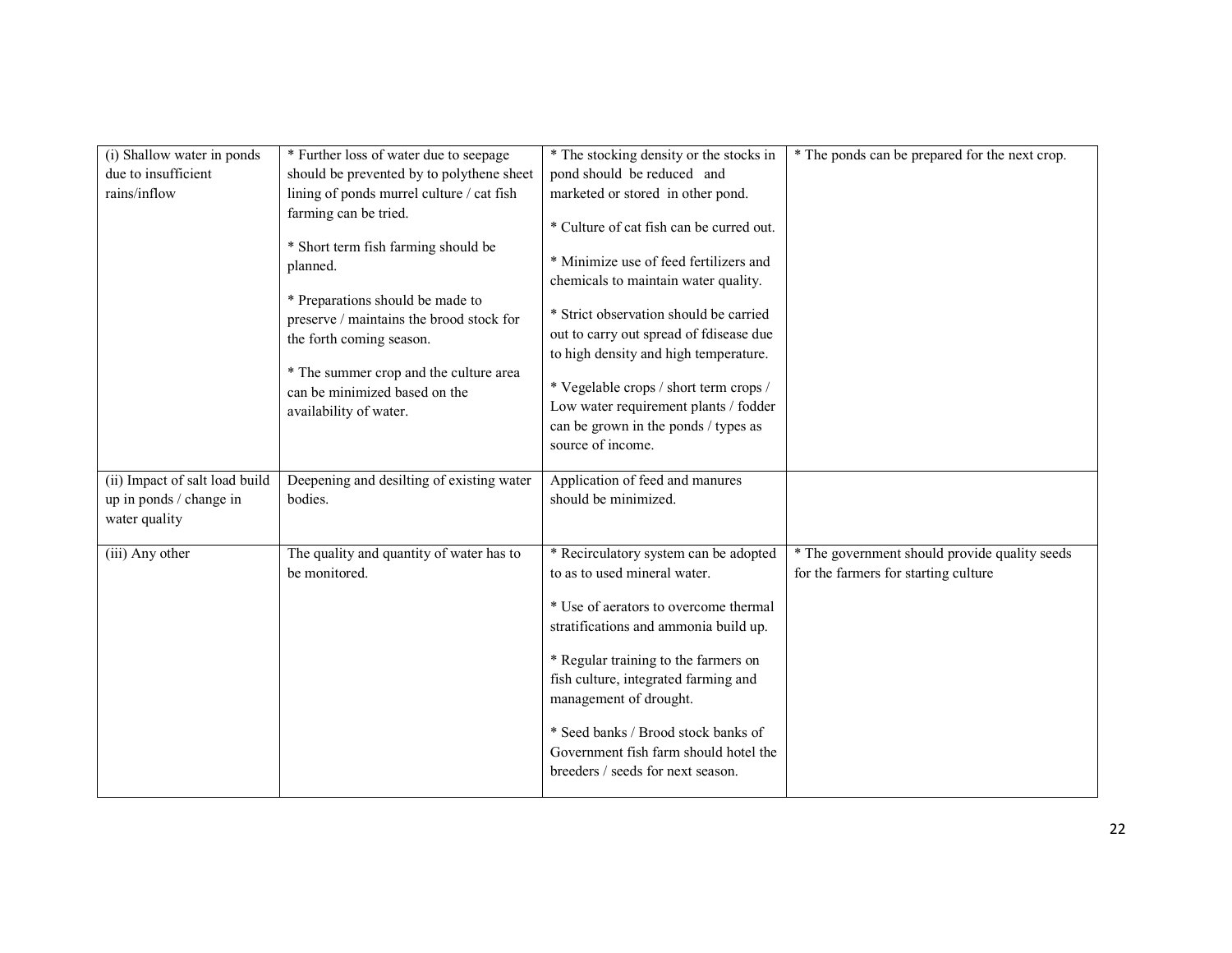| 2) Floods                                                     |                                                                                                                                                                                                                                                                                                                                                                                            |                                                                                                                                                                                                                                                       |                                                                          |
|---------------------------------------------------------------|--------------------------------------------------------------------------------------------------------------------------------------------------------------------------------------------------------------------------------------------------------------------------------------------------------------------------------------------------------------------------------------------|-------------------------------------------------------------------------------------------------------------------------------------------------------------------------------------------------------------------------------------------------------|--------------------------------------------------------------------------|
| A. Capture                                                    |                                                                                                                                                                                                                                                                                                                                                                                            |                                                                                                                                                                                                                                                       |                                                                          |
| Aquaculture / Marine                                          | * Strengthening of banks.<br>* Clearing of near by water channels for<br>easy flow of water without entering the<br>ponds.<br>* The main inlet provision in the farm<br>should be maintained.<br>* The farmers / entrepreneurs should be<br>trained to manage flood situation.<br>* The stocks in low lying products of<br>ponds prone to flooding should be<br>transferred to other pond. | * Water storage to the maximum level<br>should be taken.<br>* Entry of flood water in to the pond<br>should be prevented as to reduce silt<br>and mortality and spread of disease.<br>* Nets at every possible ways should<br>arent escape of fished. |                                                                          |
| Inland                                                        |                                                                                                                                                                                                                                                                                                                                                                                            |                                                                                                                                                                                                                                                       |                                                                          |
| (i) Average compensation<br>paid due to loss of human<br>life |                                                                                                                                                                                                                                                                                                                                                                                            |                                                                                                                                                                                                                                                       |                                                                          |
| (ii) No. of boats $/$ nets $/$<br>damaged                     |                                                                                                                                                                                                                                                                                                                                                                                            |                                                                                                                                                                                                                                                       |                                                                          |
| (iii) No. of houses damaged                                   |                                                                                                                                                                                                                                                                                                                                                                                            |                                                                                                                                                                                                                                                       |                                                                          |
| (iv) Loss of stock                                            | T h crop duration should be reduced<br>The cropping area should be reduced                                                                                                                                                                                                                                                                                                                 | *The loss should be reported to the<br>fisheries departme nt                                                                                                                                                                                          | New stock has to be procured<br>*Disease free stock should be maintained |
| Change in water quality                                       |                                                                                                                                                                                                                                                                                                                                                                                            |                                                                                                                                                                                                                                                       |                                                                          |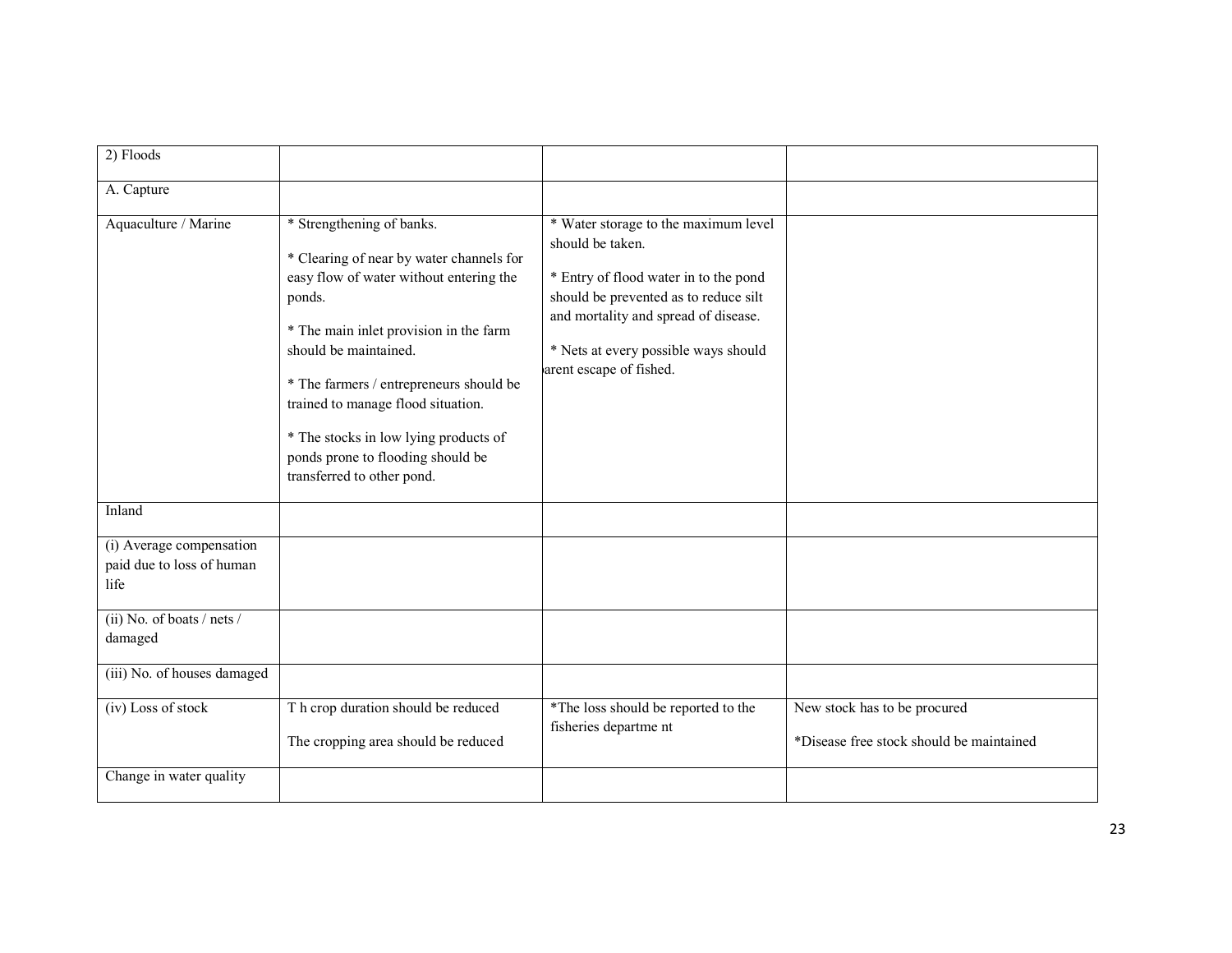| Health and diseases                                                |                                                                                                                   |                  |                 |
|--------------------------------------------------------------------|-------------------------------------------------------------------------------------------------------------------|------------------|-----------------|
| <b>B.Aquaculture</b>                                               |                                                                                                                   |                  |                 |
| Inundation with flood water                                        | i. Avoid culture of fishes requiring longer<br>duration of culture.                                               |                  |                 |
|                                                                    | ii. Initiating fish culture in advance in<br>areas frequently prone to flooding.                                  |                  |                 |
| Infrastructure                                                     | i. Initiating fish culture in advance in                                                                          |                  |                 |
| damage(pumps, aerators,<br>huts etc)                               | areas frequently prone to flooding to<br>prevent damage to the infrastructure                                     |                  |                 |
| Any other                                                          |                                                                                                                   |                  |                 |
| 3. Cyclone / Tsunami                                               | Before the event                                                                                                  | During the event | After the event |
| A. Capture                                                         |                                                                                                                   |                  |                 |
| Inland                                                             |                                                                                                                   |                  |                 |
| <b>B.Aquaculture</b>                                               | Before the event                                                                                                  | During the event | After the event |
| Mariculture                                                        |                                                                                                                   |                  |                 |
| Overflow / flooding of<br>ponds                                    | i. Planting trees like casuarinas along<br>coastal belt to avoid coastal erosion and<br>inundation of sea waters. |                  |                 |
| Changes in water<br>quality(fresh water /<br>brackish water ratio) | Stocking fishes which can tolerate wide<br>salinity changes eg. milkfish, pearl spot<br>etc.,                     |                  |                 |
| Health and diseases                                                |                                                                                                                   |                  |                 |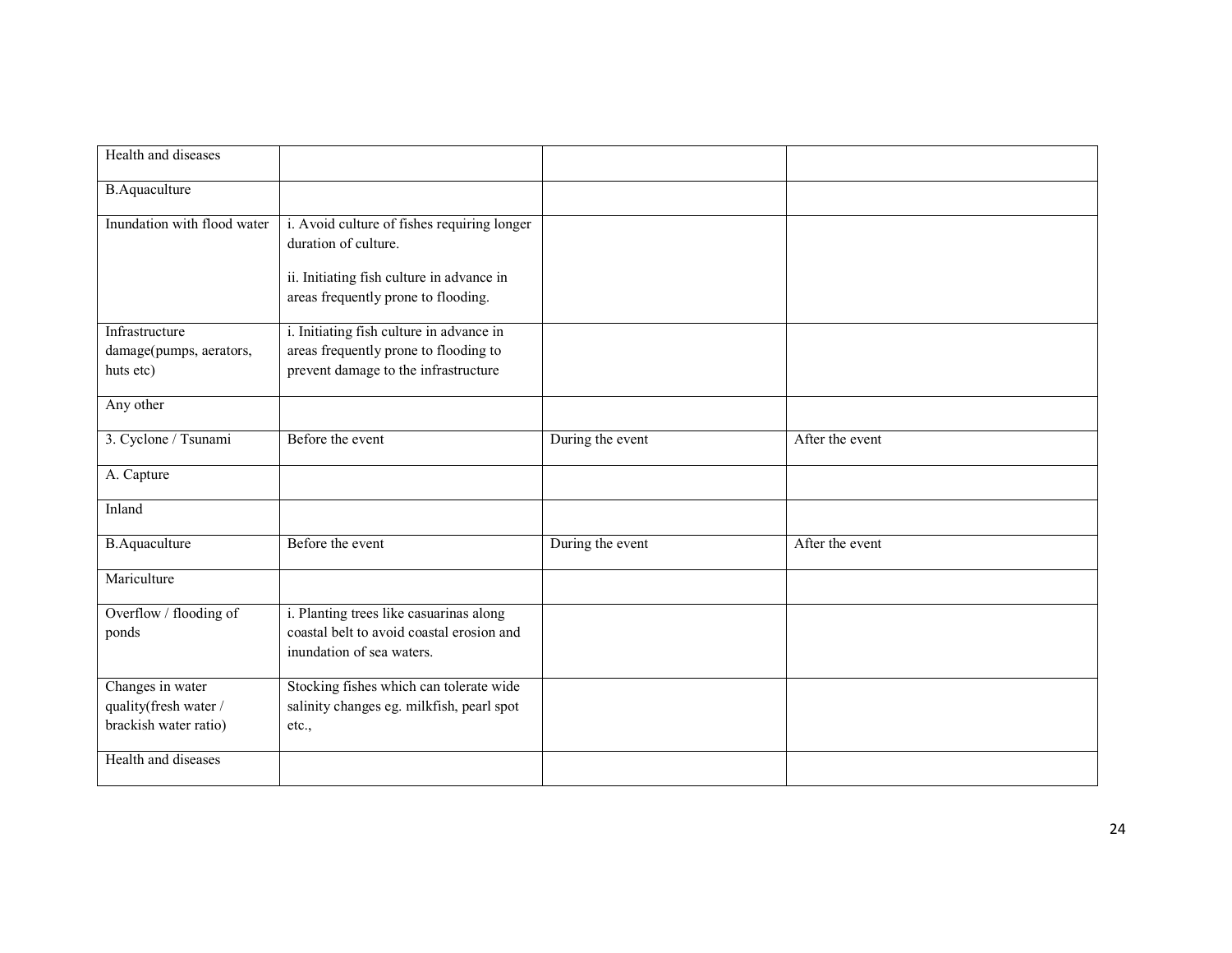| Loss of stock and inputs      |                                             |                  |                                                    |
|-------------------------------|---------------------------------------------|------------------|----------------------------------------------------|
| (feed, chemicals etc.,)       |                                             |                  |                                                    |
| Infrastructure                |                                             |                  |                                                    |
| damage(pumps,                 |                                             |                  |                                                    |
| aerators, shelters/huts etc., |                                             |                  |                                                    |
|                               |                                             |                  |                                                    |
| Any other                     | Training programmes for stakeholders        |                  |                                                    |
|                               | including resource users, planners and      |                  |                                                    |
|                               | policy makers on coastal regulations,       |                  |                                                    |
|                               | shoreline protection and environmental      |                  |                                                    |
|                               | awareness.                                  |                  |                                                    |
| Heat wave and cold wave       | Before the event                            | During the event | After the event                                    |
|                               |                                             |                  |                                                    |
| A. Capture                    |                                             |                  |                                                    |
| Marine                        |                                             |                  | i. To conduct studies on the ecological changes to |
|                               |                                             |                  | assess the density and diversity of phyto and      |
|                               |                                             |                  | zooplankton and other benthic macro fauna          |
|                               |                                             |                  | (collaborative work with State Universities-       |
|                               |                                             |                  | TANUVAS)                                           |
|                               |                                             |                  |                                                    |
| Inland                        |                                             |                  |                                                    |
| <b>B.Aquaculture</b>          | Before the event                            | During the event | After the event                                    |
|                               |                                             |                  |                                                    |
| Changes in pond               |                                             |                  |                                                    |
| environment (water quality)   |                                             |                  |                                                    |
| <b>Health and Disease</b>     |                                             |                  |                                                    |
| management                    |                                             |                  |                                                    |
| Any other                     | i. Conservation of our coral reefs (natural |                  |                                                    |
|                               | treasures) as they are the most diversified |                  |                                                    |